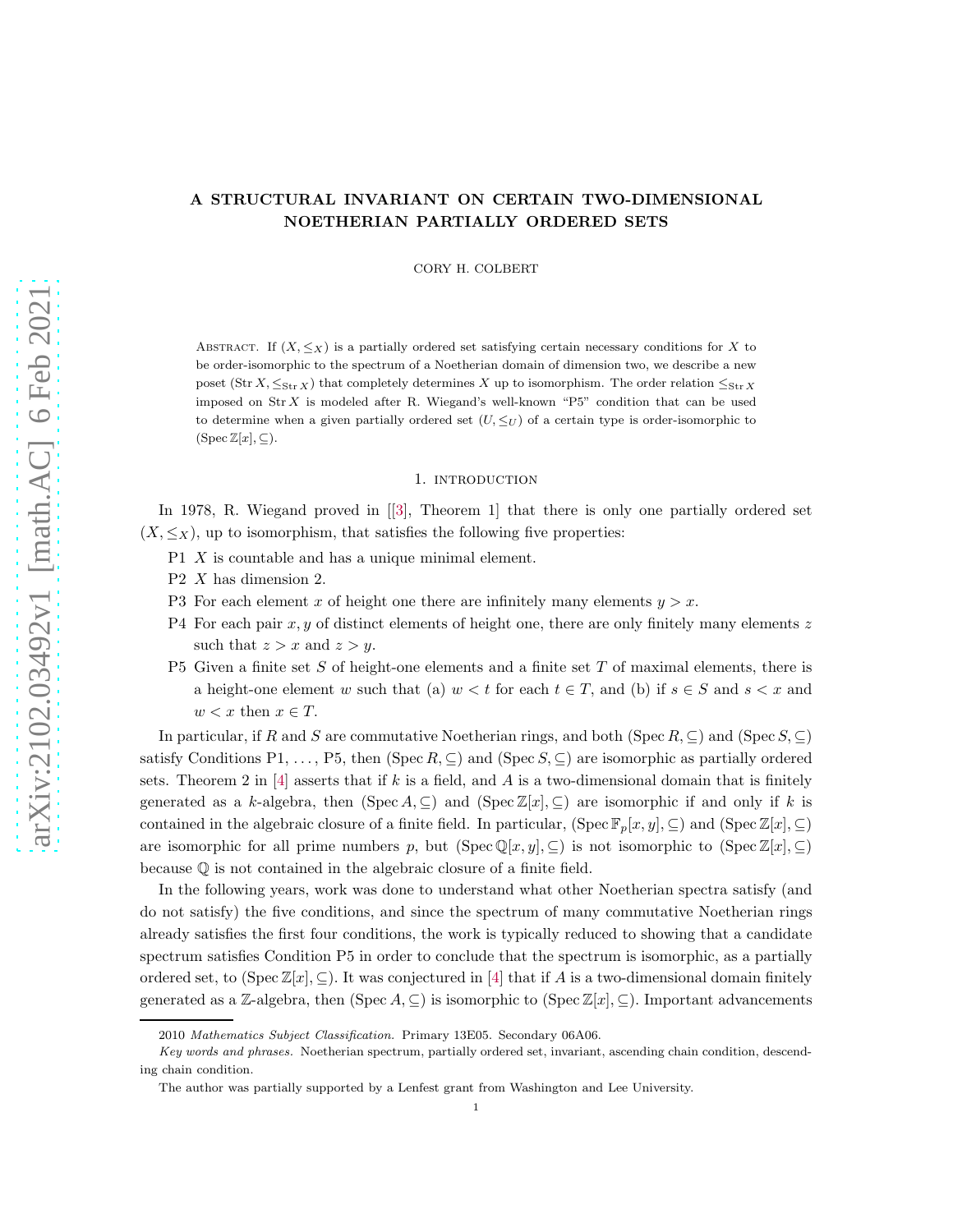have been made in the direction of that conjecture, including the work of A. Saydam and S. Wiegand, whoshowed in [[\[2\]](#page-16-2), Theorem 1.2] that  $(Spec D[x, g_1, \ldots, g_n], \subseteq)$  satisfies Condition P5, where D is the order in an algebraic number field, x is an indeterminate, and  $g_1, \ldots, g_n$  are nonzero elements of the quotient field of  $D[x]$ .

While it is known that if two partially ordered sets  $(X, \leq_X)$  and  $(Y, \leq_Y)$  satisfy all five conditions then they must be isomorphic, little can be said if they do not satisfy P5; they could be isomorphic or they could be very different. For instance, while it is known that  $(Spec Q[x, y], \subseteq)$  does not satisfy Condition P5, there is no known variation of Condition P5 that would completely classify the spectrum of all Noetherian rings isomorphic to (Spec  $\mathbb{Q}[x, y]$ ,  $\subseteq$ ). This inspired us to attach to (most) partially ordered sets satisfying Conditions P1 through P4 a new partially ordered set  $\text{Str } X$  whose order relation is inspired by Condition P5. The set  $\text{Str } X$  largely consists of elements of the form  $(S, T)$ , where S is a finite, nonempty subset of the height-one nodes of X, and T is a nonempty subset of the height-two nodes of  $X$ . To get a sense of the order relation on  $\text{Str } X$ , fix a poset  $(X, \leq_X)$  satisfying Conditions P1 through P4 (for instance,  $X = \text{Spec } k[x, y]$ ), take a finite, nonempty, subset S of height-one nodes of X and a finite, nonempty, subset T of height-two nodes of X. If there is a height-one node  $w \in X$  satisfying Condition P5 with respect to S and T, then we will say  $(S,T) <_{\text{Str} X} (S \cup \{w\}, T)$ . While the definition of  $\leq_{\text{Str} X}$  is more relaxed than requiring the existence of a *single* element w, we show, in our first main result, that  $\text{Str } X$  has the same classifying effect that Condition P5 does in the sense that if  $(\text{Str } X, \leq_{\text{Str } X}) \cong (\text{Str } Y, \leq_{\text{Str } Y})$ , then  $(X, \leq_X) \cong (Y, \leq_Y)$ . In the context of (Spec Q[x, y], ⊆), this means that if R is a commutative Noetherian domain such that

$$
(\operatorname{Str} \operatorname{Spec} R, \leq_{\operatorname{Str} \operatorname{Spec} R}) \cong (\operatorname{Str} \operatorname{Spec} \mathbb{Q}[x, y], \leq_{\operatorname{Str} \operatorname{Spec} \mathbb{Q}[x, y]})
$$

then

$$
(\operatorname{Spec} R, \subseteq) \cong (\operatorname{Spec} \mathbb{Q}[x, y], \subseteq).
$$

More precisely, if  $(X, \leq)$  is a poset that satisfies certain necessary conditions in order for there to exist an isomorphism from  $(X, \leq_X)$  onto  $(\text{Spec } k[x, y], \subseteq)$  for some field k, we call  $(X, \leq_X)$  a J-poset. In Section 6 (Theorem [6.12\)](#page-14-0), we prove:

**Theorem.** If X and Y are J-posets, then  $X \cong Y$  if and only if Str  $X \cong$  Str Y. Specifically, if  $\rho: X \to Y$  is an isomorphism, then the map

$$
\varphi:\mathop{\rm Str} X\to\mathop{\rm Str} Y
$$

given by  $\varphi(A, B) = (\rho(A), \rho(B))$  for all  $(A, B) \in \text{Str } X$  is an isomorphism, and conversely, if  $\varphi$ :  $\text{Str } X \to \text{Str } Y$  is any isomorphism, then there is an isomorphism  $\rho : X \to Y$  such that

$$
\varphi(A, B) = (\rho(A), \rho(B))
$$

for all  $(A, B) \in \text{Str } X$ .

In Sections 2 and 3, we set up basic definitions and notation for the objects of study. In Section 4, we define  $\text{Str } X$  and we provide some basic examples. In Section 5, we begin a deeper study of  $\text{Str } X$ , and we show Str X is an invariant (i.e.,  $X \cong Y \implies \text{Str } X \cong \text{Str } Y$ ; see Proposition [5.4\)](#page-6-0). Section 6 is entirely devoted to proving the second part of the main theorem, the proof of which is broken into two major components: constructing the map  $\rho: X \to Y$  and showing  $\rho$  is an isomorphism (see Theorem [6.4\)](#page-9-0), and then showing  $\varphi(A, B) = (\rho(A), \rho(B))$  (Theorem [6.11\)](#page-13-0). Lastly, we study a subset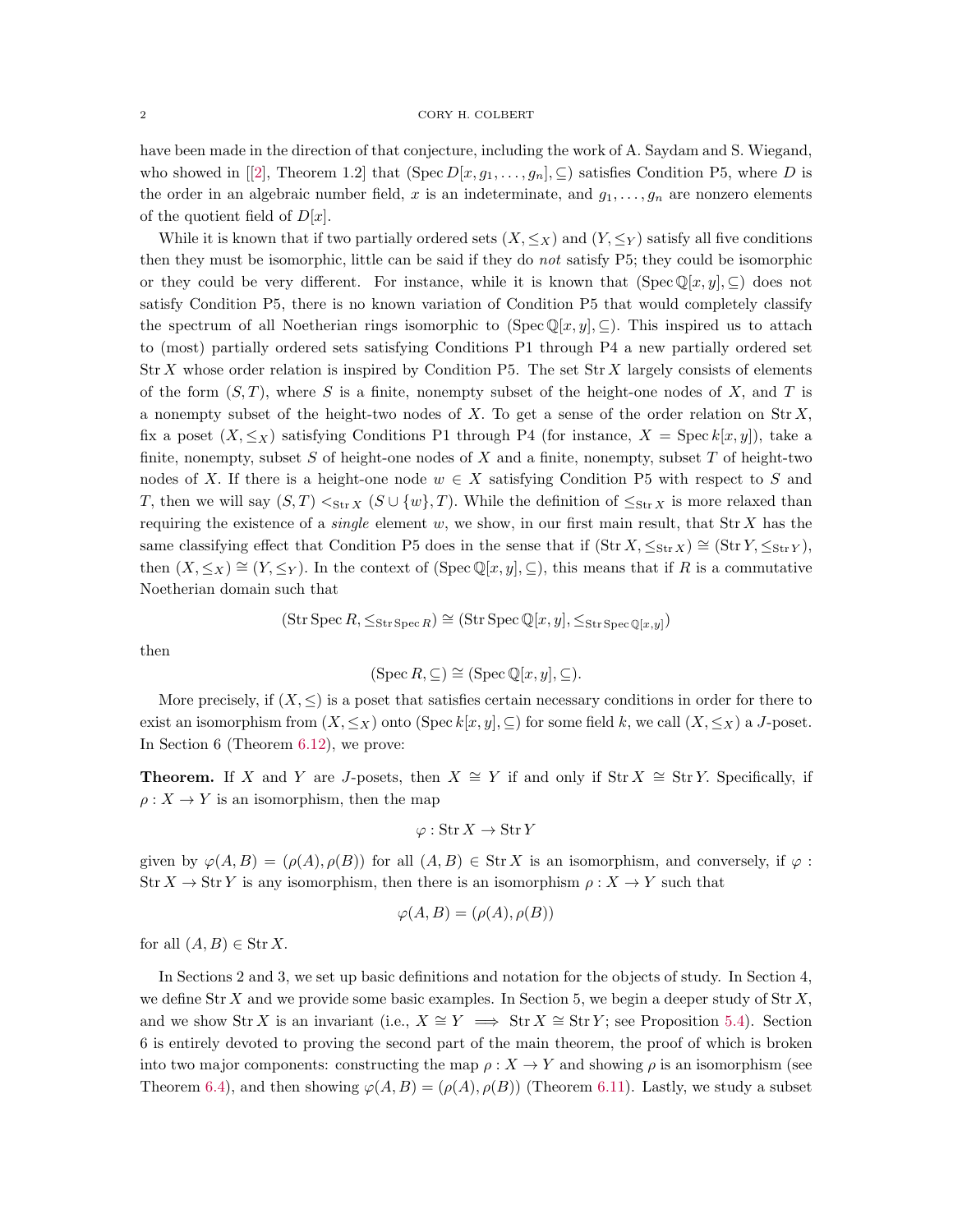$\text{Str}_F X$  of  $\text{Str } X$ , which consists only of elements  $(A, B) \in \text{Str } X$  such that both A and B are finite, and we prove, in Theorem [6.15,](#page-15-0) that if  $\text{Str}_{\mathbb{F}} X$  is endowed with the same order relations as  $\text{Str } X$ , then every appearance of Str X and Str Y in Theorem [6.12](#page-14-0) can be replaced with  $\text{Str}_{\rm F} X$  and  $\text{Str}_{\rm F} Y$ , respectively.

## 2. Preliminaries

In this section, we introduce basic notation and definitions that will be used extensively throughout the paper.

Recall that a partially-ordered set  $(X, \leq_X)$  is a pair of a set X with a binary relation  $\leq_X$  that is reflexive, antisymmetric, and transitive. Specifically, this means that for all  $x, y, z \in X : x \leq_X x$ (reflexivity);  $x \leq_X y$  and  $y \leq_X x \implies x = y$  (antisymmetry); and  $x \leq_X y$  and  $y \leq_X z \implies x \leq_X z$ (transitivity). We will typically refer to a partially ordered set as a "poset."

**Notation 2.1.** Let X be a poset, and let  $A \subseteq X$ .

- (1) If  $B \subseteq X$ , we say  $B \leq_X A$  if and only if for all  $b \in B$ , and for all  $a \in A$ , we have  $b \leq_X a$ . If  $B = \{b\}$  is a singleton, and  $B \leq_X A$ , we will write  $b \leq_X A$  instead of  $\{b\} \leq_X A$ . A similar convention will apply if A is a singleton. The notations  $B \leq_X A, A \leq_X B, A \leq_X B$  are defined similarly.
- (2) Define the following quantities:

$$
\mathbf{G}_X(A) := \{ x \in X : A \leq_X x \} \text{ and } \mathbf{G}_X^*(A) := \mathbf{G}_X(A) \setminus A.
$$
  

$$
\mathbf{L}_X(A) := \{ x \in X : x \leq_X A \} \text{ and } \mathbf{L}_X^*(A) := \mathbf{L}_X(A) \setminus A.
$$

(3) The "minimal upper bound set" of A is defined to be

$$
\mathrm{mub}_X A := \min \mathbf{G}_X A.
$$

**Definition 2.2.** Let  $(X, \leq_X)$ ,  $(Y, \leq_Y)$  be posets, and let  $f : X \to Y$  be a function of sets. We say  $f:(X,\leq_X)\to(Y,\leq_Y)$  is a poset map if and only if for all  $x,x'\in X$  we have  $x\leq_X x' \implies f(x)\leq_Y x'$  $f(x')$ . If  $f: (X, \leq_X) \to (Y, \leq_Y)$  is a poset map, we say f is an *order-embedding* if and only if for all  $x, x' \in X$  we have  $f(x) \leq Y f(x') \implies x \leq_X x'$ . Lastly, we say a poset map f is an *isomorphism of* posets (or simply isomorphism) if  $f$  is a surjective, order-embedding from  $X$  onto  $Y$ . If there is an isomorphism from  $(X, \leq_X)$  onto  $(Y, \leq_Y)$ , we write  $(X, \leq_X) \cong (Y, \leq_Y)$  or simply  $X \cong Y$  if the order relations are clear.

<span id="page-2-0"></span>**Remark 2.3.** If f is an order-embedding and  $f(x) = f(x')$ , then  $f(x) \leq_Y f(x')$  and  $f(x') \leq_Y f(x)$ , so  $x \leq_X x'$  and  $x' \leq_X x$ , thus  $x = x'$ . In particular, every order-embedding is necessarily injective on the level of sets.

**Definition 2.4.** If X is a poset, we define the *dimension* of X, denoted dim X, to be

 $\sup\{n \in \mathbb{Z} : \text{There are } x_0, \ldots, x_n \in X \text{ such that } x_0 < x_1 < x \ldots < x_n\}.$ 

If there is no bound on the length of chains of nodes in X, we define dim  $X = \infty$ . If  $x \in X$ , we define the height of x in X to be  $\text{ht}_X x := \dim L_X(x)$ . For each integer  $i \geq 0$ , we define  $X_i \subset X$  to be the nodes of height  $i$  in  $X$ .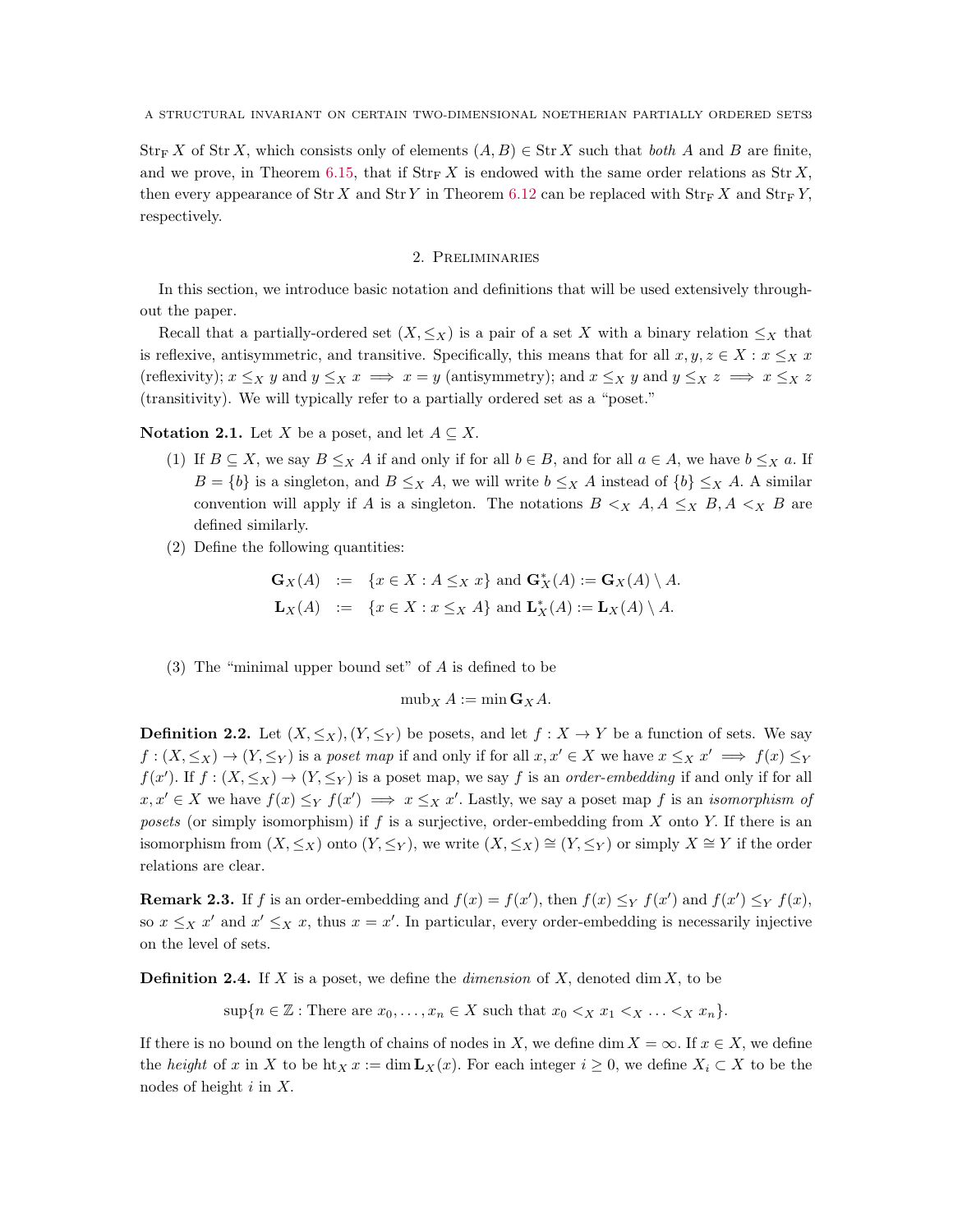# 3. J-Posets

**Definition 3.1.** Let X be a countable partially ordered set with a single minimal node. We say X is a J-poset if and only if the following conditions are met:

- J1 dim  $X = 2$  and mub<sub>X</sub> A is finite for all nonempty  $A \subseteq X$ .
- J2 If  $x \in X_1$ , there are infinitely many  $z \in X$  such that  $z >_X x$ .
- J3 If  $m \in X_2$ , and  $F \subset X_1$  is finite, then there is a finite set  $K \subset X_1$  disjoint from F such that  $mub_X K = \{m\}.$
- J4 If  $T \subset X_2$  is a finite set, then there is  $t \in X_1$  such that  $t \leq_X T$ .

<span id="page-3-1"></span>**Proposition 3.2.** Let X be a J-poset. If  $S \subset X_1, T \subset X_2$  are nonempty, finite sets, then there is  $t \in X_1 \setminus S$  such that  $t <_X T$ . In particular, there are infinitely many  $w \in X_1$  such that  $w <_X T$ .

*Proof.* We first claim that if F is a nonempty, finite set, then  $X_2 \neq \bigcup_{f \in F} \mathbf{G}_X^*(f)$ . Since  $X_1$  is infinite, there is  $u \in X_1 \setminus F$ . By Condition J2,  $\mathbf{G}_X^*(u)$  is infinite, and by Condition J1, the set

$$
\cup_{f \in F} \text{mub}_X \{u, f\} \subset X_2
$$

is finite, so there is

$$
m\in \mathbf{G}^*_X(u)\setminus \cup_{f\in F} \mathrm{mub}_X\{u,f\}.
$$

In particular,  $m \in X_2$ , and  $m \notin \bigcup_{f \in F} \mathbf{G}_X^*(f)$ , because otherwise we would have  $m \in \text{mub}_X\{u, f\}$ for some  $f \in F$ .

Let  $S, T$  be as in the statement of the proposition. By the work in the previous paragraph, there is  $v \in X_2 \setminus \cup_{s \in S} \mathbf{G}_X^*(s)$ . Set  $T' := T \cup \{v\}$ . By Condition J4, there is  $t <_X T'$ . So  $t <_X T$ , and  $t \notin S$ because  $t <sub>X</sub> v$  and no element of S is less than v in X.

Items J2 and J4 may at first appear rather restrictive, but many Noetherian spectra satisfy both of those properties. For instance, if k is any field, then the following result of S. McAdam in  $[1]$ implies that  $(Spec k[x, y], \subseteq)$  satisfies J4, so is a J-poset:

<span id="page-3-0"></span>**Theorem 3.3.** [\[1\]](#page-16-3), Corollary 11] Let R be a Noetherian domain, and let  $x, y$  be indeterminates over R. If  $M_1, \ldots, M_m$  are height 2 primes in  $R[x, y]$ , then there are infinitely many primes of R contained in  $M_1 \cap \cdots \cap M_m$ .

Condition J3 is satisfied by many Noetherian rings as well, as the next proposition shows.

**Proposition 3.4.** If R is a Noetherian ring and P is a prime ideal of R such that ht  $P \geq 2$ , and F is a finite set of height-one prime ideals of  $R$ , then there is a finite set  $K$  of prime ideals such that K is disjoint from F, and  $\text{mub}_{\text{Spec } R} K = \{P\}.$ 

*Proof.* Since  $(Spec R, \subseteq) \cong (Spec R/\sqrt{0}, \subseteq)$ , we may assume R is reduced. Let M be the set of all finite sums of height-one prime ideals contained in P but not an element of F. Since  $\text{ht } P \geq 2$  and R is Noetherian and reduced, there is a regular element  $p \in P \setminus \cup_{f \in F} f$ , and thus a height-one prime ideal p with  $p \in \mathfrak{p} \subset P$  by the principal ideal theorem. Since  $\mathfrak{p} \notin F$ , we have  $\mathcal{M} \neq \emptyset$ . Since R is Noetherian, M has a maximal element  $J = \mathfrak{q}_1 + \ldots + \mathfrak{q}_j$ .

We claim  $J = P$ . If  $J \neq P$ , then there is  $x \in P \setminus J$ . If  $x \notin \bigcup_{\mathfrak{f} \in F} \mathfrak{f}$ , then x is an element of a height-one prime ideal q contained in P outside F, so  $q + J \in \mathcal{M}$  and therefore  $J = q + J$  by maximality, a contradiction. Therefore,  $x \in \bigcup_{f \in F} f$ . Let  $y \in \mathfrak{q}_1 \setminus \bigcup_{f \in F} f$ . Enumerate the prime ideals in F as  $f_1, \ldots, f_k, f_{k+1}, \ldots, f_r$  so that  $x \in \bigcap_{i=1}^k f_i$  and  $x \notin \bigcup_{i=k+1}^r f_i$ . For each  $1 \leq i \leq k$ , let  $f_i = 1$ .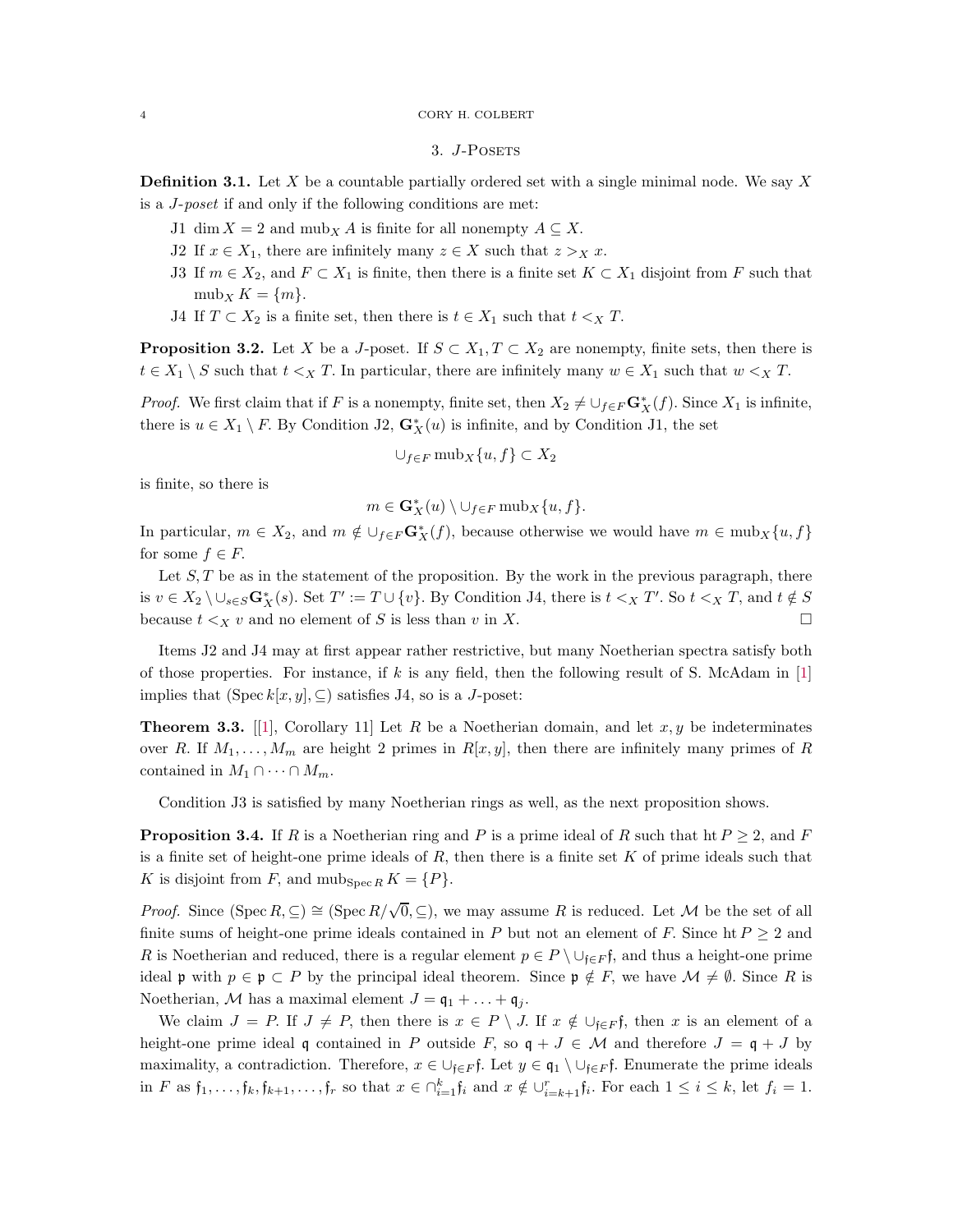If  $k + 1 \leq i \leq r$ , then choose a regular element  $f_i \in \mathfrak{f}_i$  and not in each  $\mathfrak{f}_s$  such that  $s \neq i$ . Then  $x + f_1 \cdots f_r y \in P \setminus J$ , and if  $x + f_1 \cdots f_r y \in f_i$  for some  $1 \leq i \leq k$ , then one of  $f_1, \ldots, f_r, y$  must reside in  $\mathfrak{f}_i$ , an impossibility. If  $x + f_1 \cdots f_r y \in \mathfrak{f}_i$  for  $k + 1 \leq i \leq r$ , then  $f_i \in \mathfrak{f}_i$  implies  $x \in \mathfrak{f}_i$ , which is contrary to how we ordered the prime ideals in F. So  $x + f_1 \cdots f_r y$  is in a height-one prime ideal  $\mathfrak{q}'$  not in F, and therefore  $\mathfrak{q}' + J \in \mathcal{M}$  so that  $\mathfrak{q}' + J = J$  by maximality, a contradiction. Therefore,  $J = P$ , and if  $K = \{q_1, \ldots, q_j\}$ , the result is proved.

### 4. THE STRUCTURE POSET

Throughout the rest of the paper, X and Y will be J-posets. If Z is any set, we will use  $\mathcal{P}(Z)$ to denote the power set of Z.

**Definition 4.1.** Define Str  $X \subset \mathcal{P}(X_1) \times \mathcal{P}(X_2)$  to be the set of all pairs  $(A, B)$  of a set  $A \subset X_1$ with a set  $B \subset X_2$  satisfying the following properties:

- (1) A and B are both finite and nonempty, or  $(A, B) = (x, G^*_X(x))$  for some  $x \in X_1$ , and
- (2) there is  $a \in A$  such that  $a \ltimes_X B$ .

**Definition 4.2.** Let  $(A, B), (C, D) \in \text{Str } X$ . We say  $(C, D)$  dominates  $(A, B)$  via set W if and only if the following conditions are met:

- E1  $A \subseteq C$  and  $B \supseteq D$ .
- E2  $W \subseteq C$  is nonempty and  $W \leq_X D$ .
- E3 If  $a \in A$  and  $a \leq_X m$  and  $W \leq_X m$ , then  $m \in D$ .

If  $(A, B) \in \text{Str } X$ , and  $A = \{a\}$  is a singleton, then we will write  $(a, B)$  instead of  $(\{a\}, B)$ . A similar convention holds if  $B = \{b\}$  is a singleton.

**Definition 4.3.** Define the following relation  $\leq_{\text{Str }X}$  on Str X : Declare  $(A, B) \leq_{\text{Str }X} (C, D)$  if and only if either  $A = C$  and  $B = D$  or  $(C, D)$  dominates  $(A, B)$  via W for some  $W \subseteq C$ .

**Proposition 4.4.** (Str  $X, \leq_{\text{Str }X}$ ) is a poset.

*Proof.* Reflexivity and antisymmetry are clear, so we need only show that if  $(A_1, B_1) <_{\text{Str }X}(A_2, B_2)$ and  $(A_2, B_2) <_{\text{Str } X} (A_3, B_3)$ , then  $(A_1, B_1) <_{\text{Str } X} (A_3, B_3)$ . If  $(A_3, B_3)$  dominates  $(A_2, B_2)$  via W, we claim it also dominates  $(A_1, B_1)$  via W. Indeed,  $A_1 \subsetneq A_3$  and  $B_1 \supseteq B_3$ , and if  $a \in A_1$  and  $a \leq_X m$  and  $W \leq_X m$ , then  $a \in A_2$  and  $a \leq_X m$  and  $W \leq_X m$ , so  $m \in B_3$ .

We will say  $(C, D)$  dominates  $(A, B)$  via W and  $(A, B) \leq_{\text{Str } X} (C, D)$  via W interchangeably.

**Example 4.5.** Suppose  $a, b, c \in X_1, d, e \in X_2$  and  $\{a, b\} <_X \{d, e\}$  while  $c <_X d$  and  $c \nless x e$ . If  $A = \{a, b, c\}$ , and  $D = \{d, e\}$  then  $(A, D) \in \text{Str } X$  because  $\{a, b\} \leq_X D$ . However,  $(c, D) \notin \text{Str } X$ because there is no element in  ${c}$  that is less than all of D. Now,  $(c, d) \in \text{Str } X$  because  $c <_X d$ . Note that although  $(c, D) \notin \text{Str } X$ , we do have  $(\{a, c\}, D) \in \text{Str } X$  because  $a \leq_X D$ .

**Example 4.6.** Suppose  $S = \{s_1, s_2\}$  and  $T = \{t_1\}$ , where  $s_1 \leq x t_1$ , but  $s_2 \nleq x t_1$ . Suppose there is  $w \in X_1$  such that  $mub\{w, s_2\} = \emptyset$  and  $mub\{w, s_1\} = \{t_1\}$ . Then the pair  $S, T$  satisfies P5 with respect to w. Indeed, if  $m >_X s_1$  and  $m >_X w$ , then  $m \in \text{mub}_X\{s_1, w\}$  because dim  $X = 2$ . So  $m = t_1 \in T$ . If  $m > X s_2$  and  $m > X w$ , then m is vacuously a member of T because there are no such elements by assumption. In particular,  $(S \cup \{w\}, T)$  dominates  $(S, T)$  via  $W = \{w\}$ . Therefore,

$$
(S,T) <_{\text{Str } X} (S \cup \{w\},T).
$$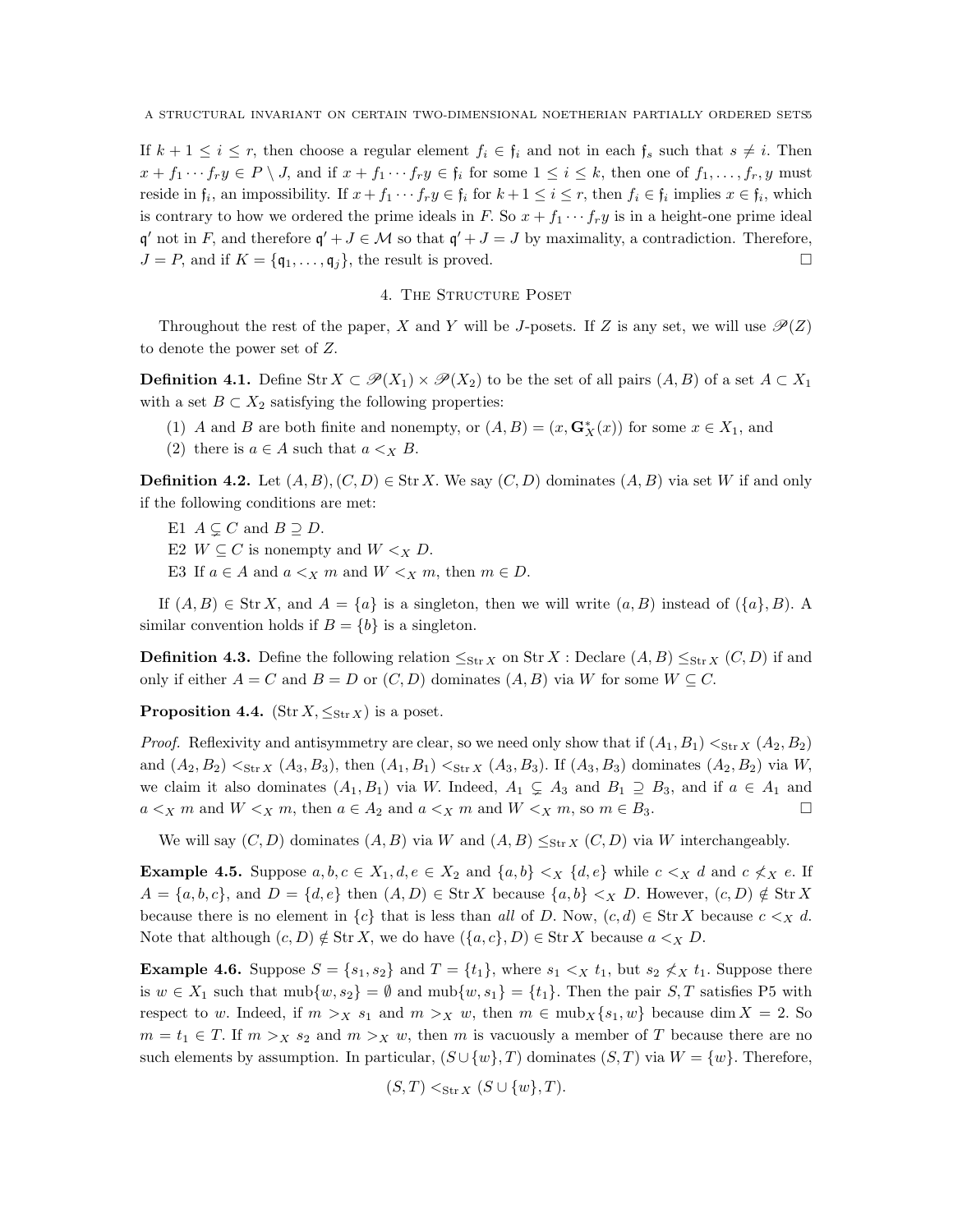<span id="page-5-0"></span>**Example 4.7.** Suppose  $(A, B) \in \text{Str } X$ , and  $b \in B$ . There is  $K \subset X_1$  disjoint from A such that mub<sub>X</sub> K = {b} by Condition J3. We claim  $(A, B) <_{\text{Str } X} (A \cup K, b)$ . Indeed,  $K <_{X} b$  because mub<sub>X</sub>  $K = \{b\}$ . Also, if  $a \in A$  and  $K \leq_X m$  and  $a \leq_X m$ , then  $m \in \mathbf{G}_X^*(K)$ , so

$$
\{m\} \geq_X \{b\} = \min \mathbf{G}_X(K).
$$

Since  $m \in X_2$  and dim  $X = 2$ , we have  $m = b$ . Since  $A \subsetneq A \cup K$ , we have  $(A \cup K, b)$  dominates  $(A, b)$ via K.

**Caution 4.8.** We caution the reader that if  $(C, D)$  dominates  $(A, B)$  via W, it need not be the case that  $W$  is disjoint from  $A$ . In fact, in many cases,  $W$  will be a subset of  $A$ . For instance, if  $A = \{a, b, c\}$  and  $mub_X A = \{d, e\} := D$ , then  $(a, D) <_{\text{Str }X}(A, D)$  because  $(A, D)$  dominates  $(a, D)$ via A. Likewise,  $(A, D) <_{\text{Str } X} (A \cup \{f\}, D)$ , where  $f \in X_1 \setminus A$ , because  $(A \cup \{f\}, D)$  dominates  $(A, D)$  via A as well.

5. Basic Facts and Definitions Regarding Str X.

Throughout this section,  $X$  and  $Y$  will always be  $J$ -posets.

<span id="page-5-1"></span>**Lemma 5.1.** Let  $(A, B) \in \text{Str } X$ . The following items are true.

- (1) ht<sub>Str</sub>  $X(a, \mathbf{G}_X^*(a)) = 0$  for all  $a \in X_1$ . In particular, if  $ht(A, B) > 0$ , then B is finite.
- (2) If  $(C, D) \in \text{Str } X$ , and  $b \in B \cap D$ , then there is  $J \subset X_1$  such that  $(J, b) \in \text{Str } X$ . and

 $(A, B) \leq_{\text{Str } X} (J, b), \text{ and } (C, D) \leq_{\text{Str } X} (J, b).$ 

(3) We have  $\text{ht}_{\text{Str }X}(A, B) > 0$  if and only if  $B = \text{mult } K$  for some  $K \subseteq A$ .

Proof. We prove each part individually.

i) If  $(S,T) \leq_{\text{Str }X} (a, \mathbf{G}_X^*(a))$ , then  $S = \{a\}$  because  $S \subseteq \{a\}$  and is nonempty. Since  $a <_X T$ , and  $T \supseteq G_X^*(a)$ , we must have  $T = G_X^*(a)$ , since the latter set consists of all elements of  $X_2$  that exceed a. Therefore,  $\text{ht}_{\text{Str }X}(a, \mathbf{G}_X^*(a)) = 0$ . Consequently, if B is infinite, then by definition of Str X, we have  $(A, B) = (a, \mathbf{G}_X^*(a))$  for some  $a \in X_1$ , so  $\text{ht}_{\text{Str }X}(A, B) = \text{ht}_{\text{Str }X}(a, \mathbf{G}_X^*(a)) = 0$ , as was just shown.

ii) Choose  $K \subset X_1$  disjoint from both A and C such that  $m \omega_X K = \{b\}$ . By the argument in Example [4.7,](#page-5-0) if we set  $J := K \cup A \cup C$ , then  $(J, d)$  dominates  $(A, B)$  via K and  $(J, d)$  dominates  $(C, D)$  via K.

iii) Suppose first that  $\text{ht}_{\text{Str }X}(A, B) > 0$ . Let  $(A_0, D) \in \text{Str }X$  such that  $(A_0, D) <_{\text{Str }X} (A, B)$ , and let  $a \in A_0$  with  $a \ltimes_X D$ . Note  $a \ltimes_X B$ . Let  $W \subseteq A$  be such that  $(A, B)$  extends  $(A_0, D)$  via W. If  $W = \{a\}$ , then  $(A, B)$  extends  $(A_0, D)$  via the single element a. Since  $a \in A_0$ , Condition E3 would imply  $B = \mathbf{G}_X^*(a)$ , which is infinite. Thus  $W \neq \{a\}$ . Set  $K = W \cup \{a\}$ . Then  $K <_X B$ . Suppose  $m > X$  K. Then  $m > X$  W and  $m > X$  a so  $m \in B$  by Condition E3. Therefore, mub<sub>X</sub> K = B.

Conversely, if  $B = \text{mub}_X K$  for some  $K \subseteq A$ , then  $|K| \geq 2$  because otherwise we would have  $B =$  $K \subset X_1$ . Thus, if  $k \in K$ , then  $(A, B)$  dominates  $(k, B)$  via K because  $\{k\} \neq A$ , and mub<sub>X</sub>  $K = B$ so Condition E3 is satisfied. In particular,

$$
(k, B) <_{\text{Str } X} (A, B)
$$

so  $\text{ht}_{\text{Str} X}(A, B) > 0.$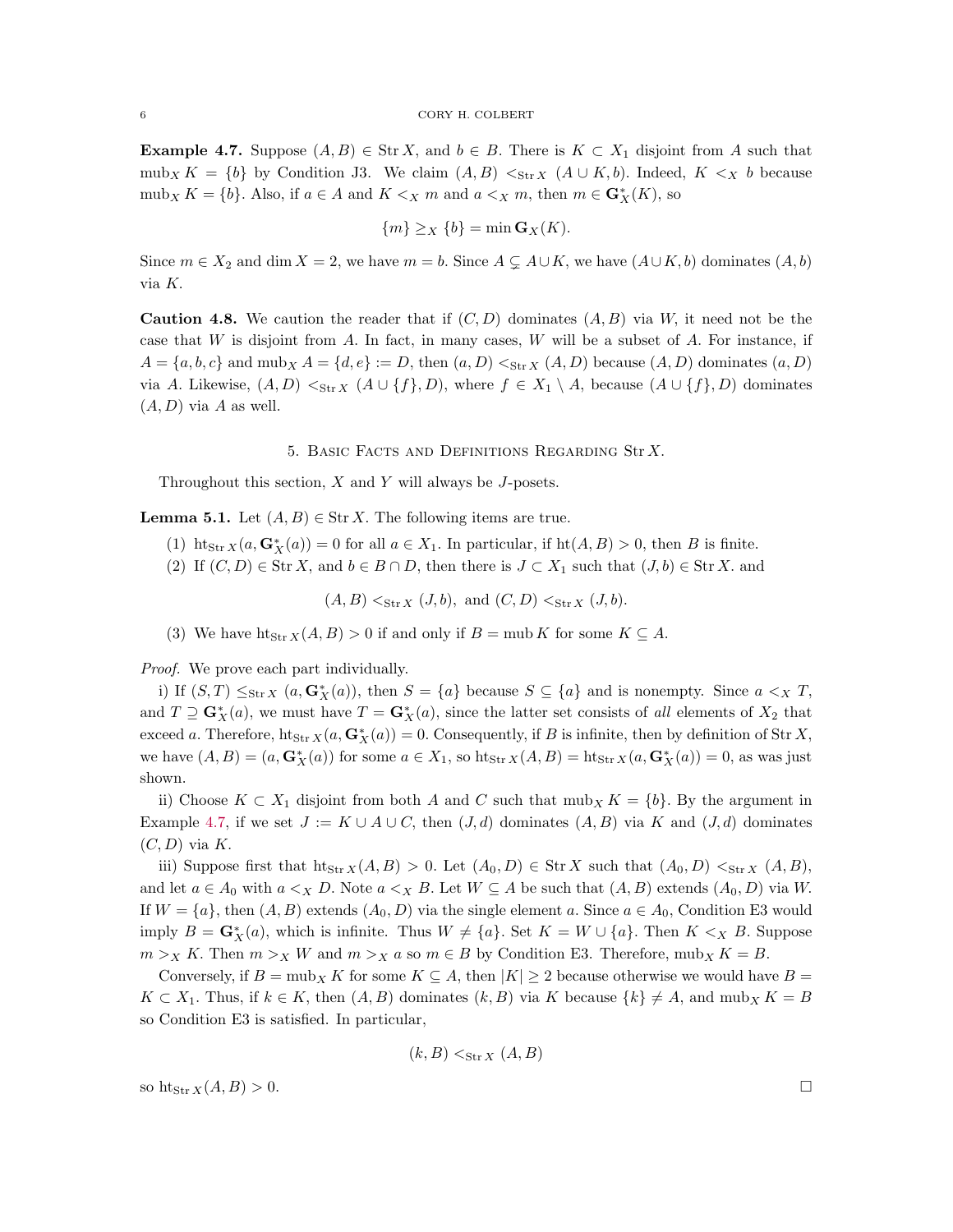**Definition 5.2.** If  $B \subset X_2$  is finite and nonempty, define  $(\text{Str } X)_B$  to be all elements of  $\text{Str } X$ whose second ordinate is B. That is,  $(\text{Str } X)_B$  is the set of all elements in Str X of the form  $(A, B)$ . Let  $(\text{Str } X)_B$  inherit the partial ordering on Str X so that  $((\text{Str } X)_B, \leq_{\text{Str } X})$  is a subposet of  $(\text{Str } X, \leq_{\text{Str } X}).$ 

**Notation 5.3.** If  $(A, B) \in (\text{Str } X)_B$ , then we will write  $\mathbf{L}_B(A, B)$  instead of  $\mathbf{L}_{(\text{Str } X)_B}(A, B)$ , and if  $B = \{b\}$  is a singleton, we will similarly write  $\mathbf{L}_b(A, b)$  instead of  $\mathbf{L}_{(Str X)_b}(A, b)$ . In a similar vein, we will write  $\text{ht}_B(A, B)$  instead of  $\text{ht}_{\mathbf{L}_{(\text{Str }X)_B}(A, B)}(A, B)$ , and likewise we will write  $\text{ht}_b(A, b)$  instead of  $\mathrm{ht}_{\mathbf{L}_{(\texttt{Str} X)_b}(A, b)}(A, b)$ . Finally, if  $B = \{b\}$  is a singleton, we will write  $(\texttt{Str} X)_b$  instead of  $(\texttt{Str} X)_{\{b\}}$ .

<span id="page-6-0"></span>**Proposition 5.4.** If  $\rho: X \to Y$  is an isomorphism of posets, then the map  $\varphi: \text{Str } X \to \text{Str } Y$  given by

$$
\varphi(A, B) = (\rho(A), \rho(B))
$$

for all  $(A, B) \in \text{Str } X$  is an isomorphism of posets. Moreover,  $\varphi((\text{Str } X)_B) = (\text{Str } X)_{\rho(B)}$  for all finite, nonempty  $B \subset X_2$ .

*Proof.* Since  $\rho$  is an isomorphism, it is also a height-preserving bijection of sets. Moreover, for any subsets  $C, C'$  of X, we have  $\rho(C) \leq_Y \rho(C') \iff C \leq_X C'$ . It is a straightforward exercise to check that  $(A, B) \leq_{\text{Str }X} (A', B') \iff (\rho(A), \rho(B)) \leq_{\text{Str }Y} (\rho(A'), \rho(B'))$  and that  $\varphi$  satisfies the conclusion of the proposition.

**Example 5.5.** Let k be an algebraically closed field, and let  $x, y$  be indeterminates over k. By Theorem [3.3,](#page-3-0) (Spec  $k[x, y]$ ,  $\subseteq$ ) satisfies Condition J4, so (Spec  $k[x, y]$ ,  $\subseteq$ ) is a J-poset. Let m and n be two maximal ideal of  $k[x, y]$ . By the Nullstellensatz,  $\mathfrak{m} = \langle x-a_1, y-b_1 \rangle$  and  $\mathfrak{n} = \langle x-a_2, y-b_2 \rangle$ , for some  $a_1, a_2, b_1, b_2 \in k$ . In particular, there is an automorphism  $\sigma : k[x, y] \to k[x, y]$  carrying m onto n, and this induces an isomorphism  $\sigma^* : (\text{Spec } k[x, y], \subseteq) \to (\text{Spec } k[x, y], \subseteq)$  such that  $\sigma^*(\mathfrak{m}) = \mathfrak{n}$ . By Proposition [5.4,](#page-6-0)  $(\text{Str Spec } k[x, y])_{\mathfrak{m}} \cong (\text{Str Spec } k[x, y])_{\mathfrak{n}}.$ 

**Definition 5.6.** If  $(A, B) \in \text{Str } X$ , define

$$
\ell(A, B) := |\{a \in A : a <_{X} B\}|,
$$

and

$$
\eta(A, B) := |A| - \ell(A, B).
$$

Note that  $\ell(A, B) \geq 1$  for all  $(A, B) \in \text{Str } X$  because each pair  $(A, B)$  is required to have an element  $a \in A$  such that  $a \ltimes_X B$  in order to be a member of Str X.

<span id="page-6-1"></span>**Lemma 5.7.** Let  $(A, B) \in (\text{Str } X)_B$  such that  $\text{ht}_B(A, B) > 0$ . Then

- $(1)$   $|\mathbf{L}_B(A, B)| = (2^{\ell(A, B)} 1)2^{\eta(A, B)}$ , and
- (2)  $B = \text{mub } A$  if and only if  $|\mathbf{L}_B(A, B)|$  is odd.

Proof. We prove each part individually.

i) If  $\text{ht}_B(A, B) > 0$ , then  $B = \text{mub}_X K$  for some  $K \subseteq A$  by Lemma [5.1.](#page-5-1) Thus, if  $C \subseteq A$  such that there is  $c \in C$  with  $c \lt_X B$ , we have  $(C, B) \leq_{\text{Str } X} (A, B)$  via K. There are a total of  $2^{|A|}$  subsets of A, of which  $2^{\eta(A,B)}$  are subsets D of A such that  $(D, B) \notin \text{Str } X$ . This is because the sets D are precisely those subsets of A such that there is no  $d \in D$  with  $d \ltimes_{X} B$ . That is,

$$
|\mathbf{L}_B(A,B)| = 2^{|A|} - 2^{\eta(A,B)} = 2^{\ell(A,B) + \eta(A,B)} - 2^{\eta(A,B)} = (2^{\ell(A,B)} - 1)2^{\eta(A,B)}.
$$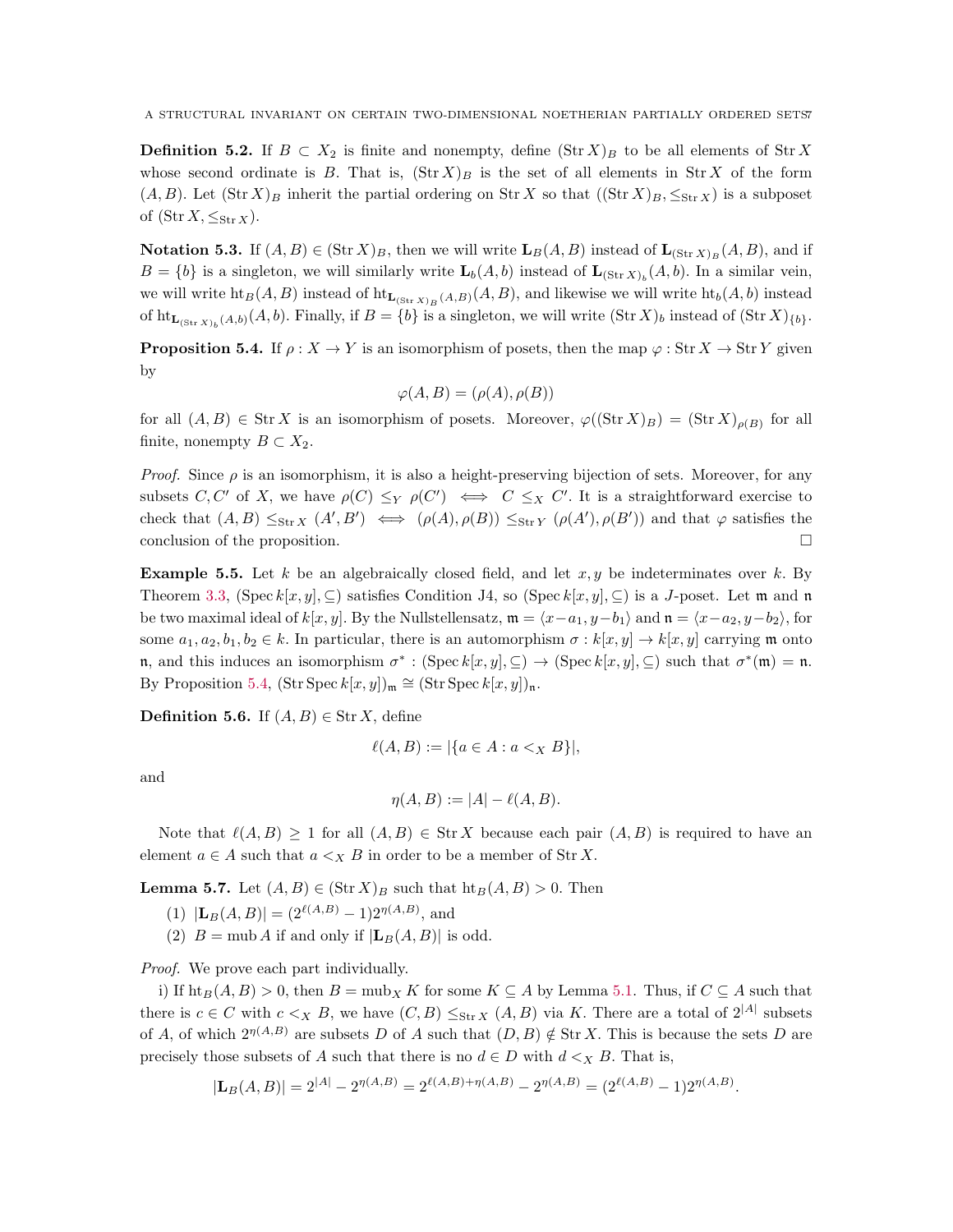ii) If  $B = \text{mub}_X A$ , then  $A \leq_X B$ . So  $\eta(A, B) = 0$ , and therefore  $|\mathbf{L}_B(A, B)|$  is odd. Conversely, if  $|\mathbf{L}_B(A, B)|$  is odd, then  $\eta(A, B) = 0$ . Since  $\text{ht}_B(A, B) > 0$ , we have  $B = \text{mub}_X K$  for some  $K \subseteq A$ . Since  $A \leq_X B$  and  $B = \text{mub}_X K$ , it follows that  $B = \text{mub}_X A$  as well.

**Definition 5.8.** For each integer  $r \geq 1$ , let  $(\mathbb{I}_r, \leq_{\mathbb{I}_r})$  be the poset with exactly r height-zero nodes  $u_1, \ldots, u_r$  and exactly one height-one node m exceeding each height-zero node.

<span id="page-7-1"></span>**Example 5.9.** Let  $a, b \in X_1$ , and suppose  $\text{mub}_X\{a, b\} = B$ . Then  $\mathbf{L}_B(\{a, b\}, B)$  is completely described by the following figure:

<span id="page-7-0"></span>

The reader will observe that the poset in Figure [5.9](#page-7-0) is order-isomorphic to  $\mathbb{I}_2$ , and this is no coincidence. Indeed, if  $\mathbf{L}_B(A, B) \cong \mathbb{I}_2$  for some  $(A, B) \in (\text{Str } X)_B$ , then  $|\mathbf{L}_B(A, B)| = 3$ , which is odd, so  $B = \text{mub}_X A$  by Lemma [5.7.](#page-6-1) Since  $|A| \geq 2$ , and  $(a, B) <_{\text{Str }X} (A, B)$  via A for all  $a \in A$ , it follows that  $A = \{a, b\}$  for some distinct  $a, b \in X_1$ . That is,  $\mathbf{L}_B(A, B) \cong \mathbb{I}_2$  if and only if  $A = \{a, b\}$ for distinct  $a, b \in X_1$  and  $B = \text{mub}_X A$ .

**Example 5.10.** Recall that in any poset we say b covers a if  $a < b$  and no element of the poset is both greater than  $a$  and less than  $b$ . Let  $X$  be a  $J$ -poset that satisfies Conditions J4 and P5, such as (Spec  $\mathbb{Z}[x], \subseteq$ ). Let  $u \in X_1$  and  $m \in X_2$  such that  $u \leq_X m$ . Then there exists  $v \in X_1$  such that  $({u, v}, m)$  covers  $(u, m)$  in Str X, and  $\mathbf{L}_m({u, v}, m) \cong \mathbb{I}_2$ .

**Example 5.11.** This example is intended to demonstrate how  $\text{Str } X$  detects a failure to enjoy Condition P5. Let  $k = \overline{Q}$  – where  $\overline{Q}$  is the algebraic closure of  $Q$  – let x, y be indeterminates over k, let  $R = k[x, y]$ , and let  $X = \text{Spec } R$ . Let  $P = \langle x^3 - y^2 \rangle R$ , and let  $m = \langle x - a, y - b \rangle$  for  $a, b \in k$  be amaximal ideal of R, different from  $\langle x, y \rangle$ , such that  $P \subset m$ . By [[\[5\]](#page-17-0), Example 2.1], we know there is no height-one prime ideal Q such that  $mub<sub>X</sub> {P,Q} = {m}$ .

Now,  $(P, m) \in \text{Str } X$ . Let  $\mu(P, m)$  be the cardinality of the smallest subposet  $\Lambda$  of  $(\text{Str } X)_m$ , containing  $(P, m)$ , of positive dimension and of the form  $\mathbf{L}_m(A, m)$  for some  $(A, m) \in \text{Str } X$ . If  $\mathbf{L}_m(A,m)$  has positive dimension for some A, then  $|\mathbf{L}_m(A,m)| \geq 3$  by Lemma [5.7.](#page-6-1) Thus,  $\mu(P,m) \geq 3$ 3. If  $\mu(P,m) = 3$ , then  $\Lambda \cong \mathbb{I}_2$ , so  $mub_X\{P,Q\} = \{m\}$  for some  $Q \in \text{Spec } k[x,y]$  by Example [5.9,](#page-7-1) a contradiction. Therefore,  $\mu(P,m) \geq 4$ .

Of course,  $\mu(P, m) \geq 4$  is not unique to this particular case. If  $(x, m)$  is any height zero node in  $(\text{Str } X)_m$ , where  $x \in X_1$ , then there will fail to exist  $y \in X_1$  such that  $\text{mub}_X\{x, y\} = \{m\}$  if and only if  $\mu(x, m) \geq 4$ .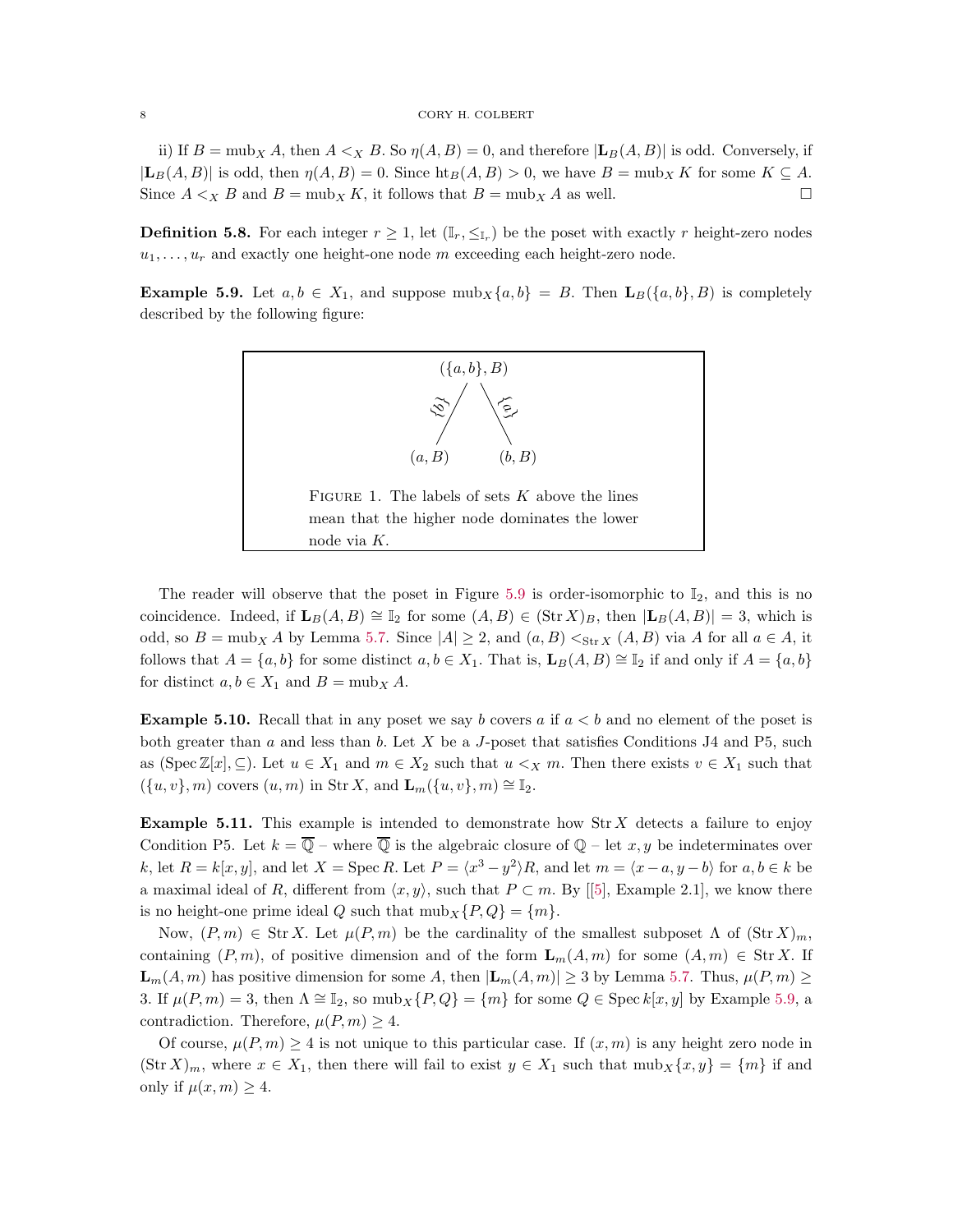#### 6. Proof of Main Theorem

We now turn our attention to the main result of this paper, which is that  $\text{Str } X$  completely determines X up to isomorphism. In other words, we seek to prove that if  $\varphi : \text{Str } X \to \text{Str } Y$  is an isomorphism of posets, where Y is a J-poset, then there is an isomorphism  $\rho: X \to Y$  such that

$$
\varphi(A, B) = (\rho(A), \rho(B))
$$

for all  $(A, B) \in \text{Str } X$ .

First, we show that if  $m \in X_2$ , then there is a unique  $n \in Y_2$  such that  $\varphi$  restricts to an isomorphism of posets from  $(\text{Str } X)_m$  onto  $(\text{Str } Y)_n$ . This fact will demonstrate that there is a bijection of sets  $\rho_2 : X_2 \to Y_2$ . Having determined where the "points on the surface" go (i.e., the maximal nodes of  $X$  – thinking of X as the spectrum of a Noetherian ring), we then have a general sense of where the "irreducible curves on the surface" should go (i.e., the height-one nodes of  $X$ ) since each  $x \in X_1$  is determined by  $\mathbf{G}_X^*(x)$  by Condition J1. In other words,  $\rho_2$  will induce a set bijection  $\rho_1 : X_1 \to Y_1$ . Of course, there is no mystery as to where the "generic point" (i.e., the unique minimal node of X) should go, so the map  $\rho_0 : X_0 \to Y_0$  is clear. We then set  $\rho := \rho_0 \cup \rho_1 \cup \rho_2$ and show that  $\rho$  has the desired properties.

The second part of the argument involves a deeper study of not only the structural information about X contained within Str X, but how well  $\varphi$  is carrying that information over to Str Y.

<span id="page-8-0"></span>**Lemma 6.1.** Let  $\varphi$ : Str  $X \to \text{Str } Y$  be an isomorphism of posets. If  $\varphi(A_1, m_1)$ , and  $\varphi(A_2, m_2) \in$  $(\text{Str } Y)_n$  for some  $m_1, m_2 \in X_2, n \in Y_2$ , and sets  $A_1, A_2 \subset X_1$ , then  $m_1 = m_2$ . In particular, if  $\varphi(A, M) \in (\text{Str } Y)_n$ , then  $M = \{m\}$  is a singleton.

*Proof.* Let  $\varphi(A_1, m_1) = (C_1, n)$  and let  $\varphi(A_2, m_2) = (C_2, n)$ . By Lemma [5.1,](#page-5-1) there is  $(C_3, n) \in$  $(\text{Str } Y)_n$  such that both

$$
(C_1, n) <_{\text{Str } Y} (C_3, n)
$$
 and  $(C_2, n) <_{\text{Str } Y} (C_3, n)$ .

Therefore, both

$$
(A_1, m_1) <_{\text{Str } X} \varphi^{-1}(C_3, n) := (A_3, B) \text{ and } (A_2, m_2) <_{\text{Str } X} (A_3, B).
$$

Now,  $B \subseteq \{m_1\} \cap \{m_2\}$ , and since B is nonempty, we have  $m_1 = m_2$ .

Suppose  $(A, M) \in (\text{Str } X)$  such that  $\varphi(A, M) = (C, n)$ . If  $m, m' \in M$ , there are sets  $K, K' \subset X_1$ such that both  $(A, M) <_{\text{Str } X} (K, m)$  and  $(A, M) <_{\text{Str } X} (K', m')$ . Therefore,

$$
(C, n) <_{\text{Str } Y} \varphi(K, m) := (J, n)
$$

and  $(C, n) <_{\text{Str } Y} \varphi(K', m') := (J', n)$ . Note that we know the second ordinate in the pair  $(J, n)$ (resp.  $(J', n)$ ) is  $\{n\}$  because it must be a nonempty subset of  $\{n\}$ . By the previous paragraph,  $m = m'.$ 

 $\Box$ 

<span id="page-8-1"></span>**Lemma 6.2.** If  $m \in X_2$ , then the restriction

$$
\varphi|_{(\text{Str } X)_m} : (\text{Str } X)_m \to \text{Str } Y
$$

is an isomorphism from  $(\text{Str } X)_m$  onto  $(\text{Str } Y)_n$  for some  $n \in Y_2$ .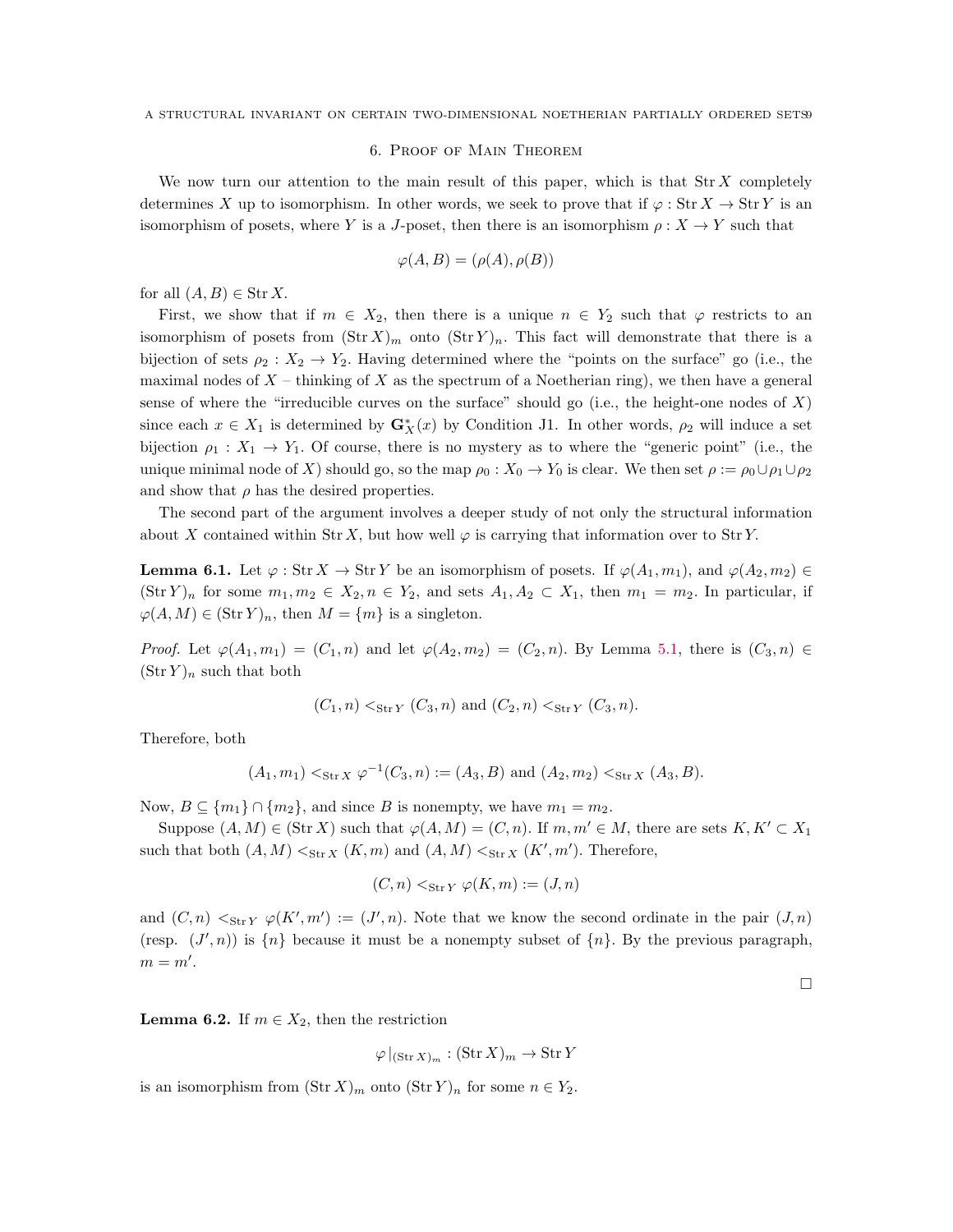*Proof.* Since  $\varphi: \text{Str } X \to \text{Str } Y$  is an isomorphism of posets, so is  $\varphi^{-1}: \text{Str } Y \to \text{Str } X$ . In particular, Lemma [6.1](#page-8-0) applied to  $\varphi^{-1}$ : Str  $Y \to \text{Str } X$  shows that if  $\varphi(A,m) = (C, N)$  for some  $C \subset Y_1$  and  $N \subset Y_2$ , then  $N = \{n\}$  is a singleton and thus  $\varphi((\text{Str } X)_m) \subseteq (\text{Str } Y)_n$  for some  $n \in Y_2$ .

To see that  $\varphi((\text{Str }X)_m) = (\text{Str }Y)_n$ , let  $(D, n) \in (\text{Str }Y)_n$  and choose any  $(L, n) \in (\text{Str }Y)_n$  that is in the image of  $\varphi|_{(\text{Str }X)_m}$ . So  $(L, n) = \varphi(A_1, m)$  for some  $(A_1, m) \in (\text{Str }X)_m$ . Now,  $(D, n) =$  $\varphi(A_2, B)$  because  $\varphi$  is onto, and by Lemma [6.1,](#page-8-0)  $B = \{b\}$  for some  $b \in X_2$ .

By Lemma [5.1,](#page-5-1) there is  $(J, n)$  in  $(\text{Str } Y)_n$  exceeding both  $(L, n)$  and  $(D, n)$ . In particular, we have

$$
(A_1, m) <_{\text{Str } X} \varphi^{-1}(J, n) := (A_3, m)
$$
 and  $(A_2, b) <_{\text{Str } X} (A_3, m)$ 

for some  $(A_3, m) \in (\text{Str } X)_m$ . Therefore,  $(A_2, b) <_{\text{Str } X} (A_3, m)$  so  $b = m$ .

Note that  $(\text{Str } Y)_n \cap (\text{Str } Y)_{n'}$  is nonempty if and only if  $n = n'$ , so the set map  $\rho_2 : X_2 \to Y_2$ that sends  $m \to n$  as in Lemma [6.2](#page-8-1) is well-defined. Lemma [6.1](#page-8-0) shows that  $\rho_2$  is injective. If  $n \in Y_2$ , then Lemma [6.2](#page-8-1) applied to  $\varphi^{-1}|_{(\text{Str }Y)_n} : (\text{Str }Y)_n \to \text{Str }X$  shows that  $\rho_2$  is surjective. We now turn our attention to constructing  $\rho_1 : X_1 \to Y_1$ .

<span id="page-9-1"></span>**Lemma 6.3.** If  $x \in X_1$ , then  $\varphi(x, \mathbf{G}_X^*(x)) = (s, \mathbf{G}_Y^*(s))$  for some  $s \in Y_1$ .

*Proof.* For each  $m \in \mathbf{G}_X^*(x)$ , let  $K_m \subset X_1$  be a finite set such that  $x \in K_m$  and  $m \cup X$   $K_m = \{m\}.$ Then  $(x, \mathbf{G}_X^*(x)) <_{\text{Str } X} (K_m, m)$  for all  $m \in \mathbf{G}_X^*(x)$ . By Lemma [6.1,](#page-8-0) each  $\varphi(K_m, m) = (J, \rho_2(m))$ for some finite  $J \subset Y_1$ . Since

$$
(x, \mathbf{G}_X^*(x)) <_{\mathrm{Str}\, X} (K_m,m)
$$

for all  $m \in \mathbf{G}_X^*(x)$ , and  $\varphi$  is an isomorphism, the node  $\varphi(x, \mathbf{G}_X^*(x)) \in \text{Str } Y$  satisfies

$$
\varphi(x, \mathbf{G}_X^*(x)) <_{\text{Str\,} Y} (J, \rho_2(m))
$$

for all such  $(J, \rho_2(m))$ .

Let  $(S,T) = \varphi(x, \mathbf{G}_X^*(x))$ . By the above paragraph,  $\rho_2(m) \in T$  for all  $m \in \mathbf{G}_X^*(x)$ . Since

$$
\rho_2:X_2\to Y_2
$$

is a bijection of sets, the set  $\rho_2(\mathbf{G}_X^*(x))$  is infinite and thus T is infinite, so  $(S,T) = (s,\mathbf{G}_Y^*(s))$  for some  $s \in Y_1$ .

Define  $\rho_1 : X_1 \to Y_1$  via  $x \to s$  as in Lemma [6.3.](#page-9-1)  $\rho_1$  is well-defined, and if  $\rho_1(x_1) = \rho_1(x_2)$ , then  $\varphi(x_1, \mathbf{G}_X^*(x_1)) = \varphi(x_2, \mathbf{G}_X^*(x_2)),$  so  $x_1 = x_2$  because  $\varphi$  is injective (see Remark [2.3\)](#page-2-0). That  $\rho_1$  is surjective follows after applying Lemma [6.3](#page-9-1) to  $\varphi^{-1}$  : Str  $Y \to \text{Str } X$ .

Let  $X_0 = \{x_0\}$  and  $Y_0 = \{y_0\}$ . Define  $\rho_0 : X_0 \to Y_0$  by  $\rho_0(x_0) = y_0$ . Set

$$
\rho := \rho_0 \cup \rho_1 \cup \rho_2.
$$

<span id="page-9-0"></span>**Theorem 6.4.** If  $\varphi : \text{Str } X \to \text{Str } Y$  is an isomorphism, then the map  $\rho : X \to Y$  as constructed above is an isomorphism of posets.

*Proof.* By definition,  $\rho$  is height-preserving: ht<sub>Y</sub>  $\rho(x) =$ ht<sub>X</sub> x for all  $x \in X$ . Additionally,  $\rho_i : X_i \to$  $Y_i$  is a bijection of sets for  $i = 0, 1, 2$ . In particular, each  $\rho_i$  is a surjective and one-to-one map of sets from  $X_i$  onto  $Y_i$  for  $i = 0, 1, 2$ .

Suppose  $a, b \in X$  and  $a \leq_X b$ . If  $a = x_0$ , the minimal node of X, then

$$
\rho(a) = \rho(x_0) = y_0 \le Y
$$

$$
\Box
$$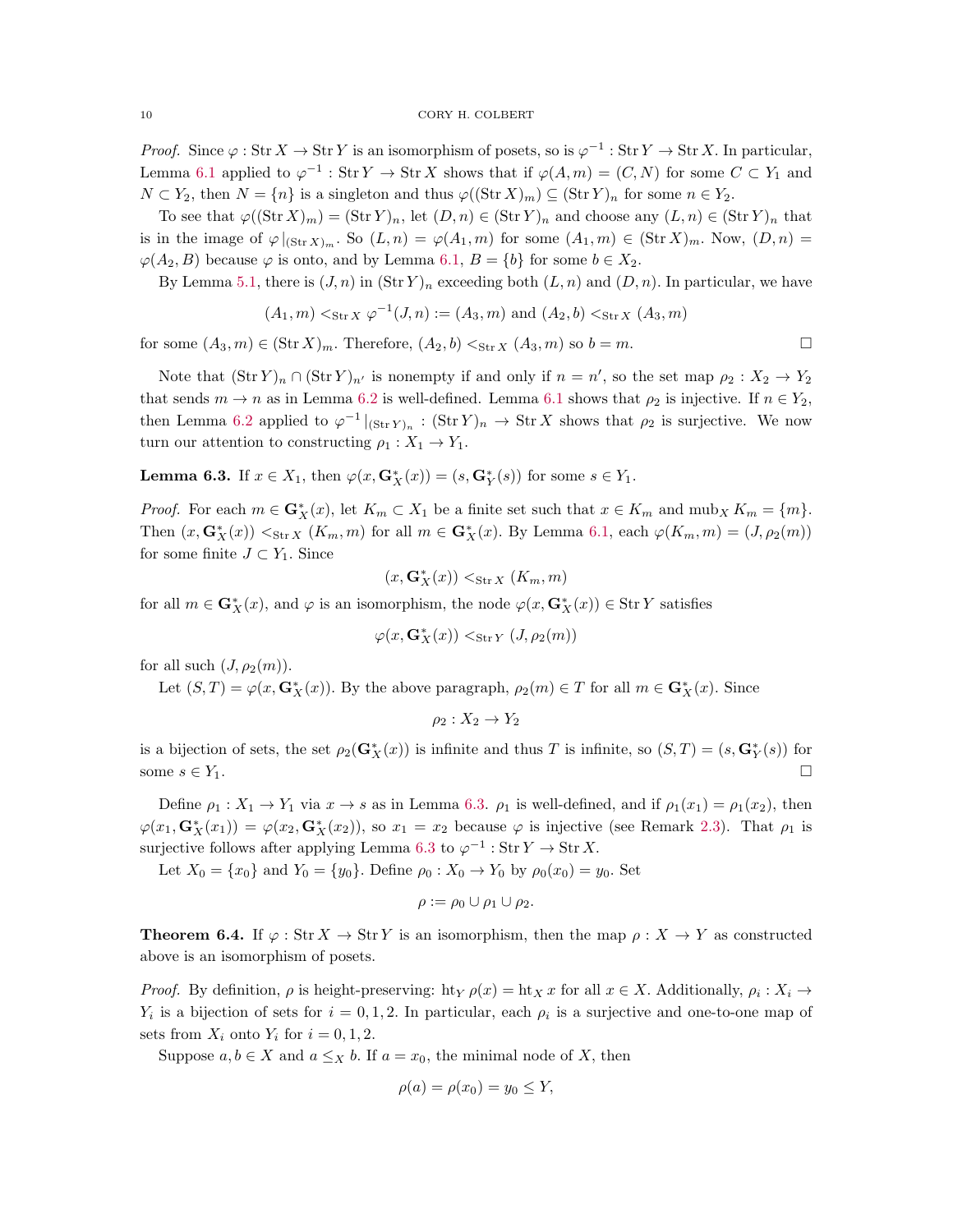so  $\rho(a) \leq_Y \rho(b)$  in that case. If  $a \in X_2$ , then  $a = b$  and we have  $\rho(a) = \rho(b)$  in that case. We may thus assume  $a \in X_1$  and  $b \in X_2$ . Since  $a \lt_X b$ , we have  $b \in \mathbf{G}_X^*(a)$ . Moreover, there is a finite  $K \subset X_1$  such that  $a \in K$  and  $m \Delta X = \{b\}$ . Therefore,

$$
(a,\mathbf{G}^*_{X}(a)) <_{\mathrm{Str}\, X} (K,b),
$$

and so

$$
(\rho(a),\mathbf{G}_{Y}^{*}(\rho(a))) <_{\text{Str } Y} (J_{\rho(b)},\rho(b)).
$$

Therefore,  $\rho(b) \in \mathbf{G}_Y^*(\rho(a))$ , or equivalently,  $\rho(a) \langle Y, \rho(b) \rangle$ .

Conversely, assume that  $\rho(a) \leq_Y \rho(b)$ . Similar to above, we may assume that  $\rho(a) \in Y_1$  and  $\rho(b) \in Y_2$  and  $\rho(a) \leq_Y \rho(b)$ . Then there is finite  $J \subset Y_2$  such that  $\rho(a) \in J$  and

$$
(\rho(a),\mathbf{G}^*_{Y}(\rho(a)))<_{\mathrm{Str}\,Y}(J,\rho(b)).
$$

Since  $\varphi^{-1}(\rho(a), \mathbf{G}_Y^*(\rho(a))) = (a, \mathbf{G}_X^*(a))$  and  $\varphi^{-1}(J, \rho(b)) = (K', b)$  for some  $K' \subset X_1$ , we have  $a <sub>X</sub> b$ .

We now begin the demonstration that  $\varphi(A, B) = (\rho(A), \rho(B))$  for all  $(A, B) \in \text{Str } X$ .

<span id="page-10-0"></span>**Definition 6.5.** Let  $(A, B) \in \text{Str } X$ , and let  $\varphi, \rho$  be as in Theorem [6.4.](#page-9-0) Write  $\varphi(A, B) = (S, T)$ . The isomorphism  $\rho$  restricts to a bijection of sets from  $X_i$  onto  $Y_i$  for each  $i = 0, 1, 2$ . In particular, since  $S \subset Y_1$ , it follows that  $S = \rho(A^*)$  for some unique  $A^* \subset X_1$ . Likewise,  $T = \rho(B^*)$  for some unique  $B^* \subset X_2$ . Therefore, given  $A \subset X_1, B \subset X_2$  such that  $(A, B) \in \text{Str } X$ , we define  $A^* \subset X_1, B^* \subset X_2$ to be those unique subsets of X such that  $\varphi(A, B) = (\rho(A^*), \rho(B^*)).$ 

It is now our goal to show that  $A^* = A$  and  $B^* = B$  for all  $(A, B) \in \text{Str } X$ .

<span id="page-10-3"></span>**Lemma 6.6.** Let  $(A, B) \in \text{Str } X$ , and  $\varphi$ ,  $\rho$  as in Theorem [6.4.](#page-9-0) Write  $\varphi(A, B) = (\rho(A^*), \rho(B^*))$  for  $A^* \subset X_1$  and  $B^* \subset X_2$  as in Definition [6.5.](#page-10-0) Then the following items hold:

- (1)  $B^* = B$ , and if B is finite, then the restriction  $\varphi|_{(\text{Str }X)_B}$  is a poset isomorphism from  $(\text{Str } X)_B$  onto  $(\text{Str } Y)_{\rho(B)}$ .
- (2) We have

<span id="page-10-1"></span>
$$
\ell(A^*,B) = \ell(\rho(A^*), \rho(B))
$$
\n<sup>(1)</sup>

and

<span id="page-10-2"></span>
$$
\eta(A^*,B) = \eta(\rho(A^*), \rho(B))\tag{2}
$$

(3) If  $\text{ht}_B(A, B) > 0$ , then

$$
\ell(\rho(A^*), \rho(B)) = \ell(A, B) \tag{3}
$$

and

$$
\eta(\rho(A^*), \rho(B)) = \eta(A, B). \tag{4}
$$

(4) If  $B = \text{mub } A$ , then  $A^* = A$ .

Proof. We prove each item individually.

**Item 1.** If  $b \in B$ , choose  $K \subset X_1$  such that  $(A, B) <_{\text{Str } X} (K, b)$ . Upon applying  $\varphi$ , we have

$$
(\rho(A^*), \rho(B^*)) <_{\text{Str } Y} (\rho(K^*), \rho(b)),
$$

by Lemma [6.2](#page-8-1) applied to  $(K^*, b) \in (\text{Str } X)_b$ . In particular,  $\rho(b) \in \rho(B^*)$ , so  $b \in B^*$ .

Conversely, if  $b \in B^*$ , then there is  $F^* \subset X_1$  such that

$$
(\rho(A^*), \rho(B^*)) <_{\text{Str } Y} (\rho(F^*), \rho(b)).
$$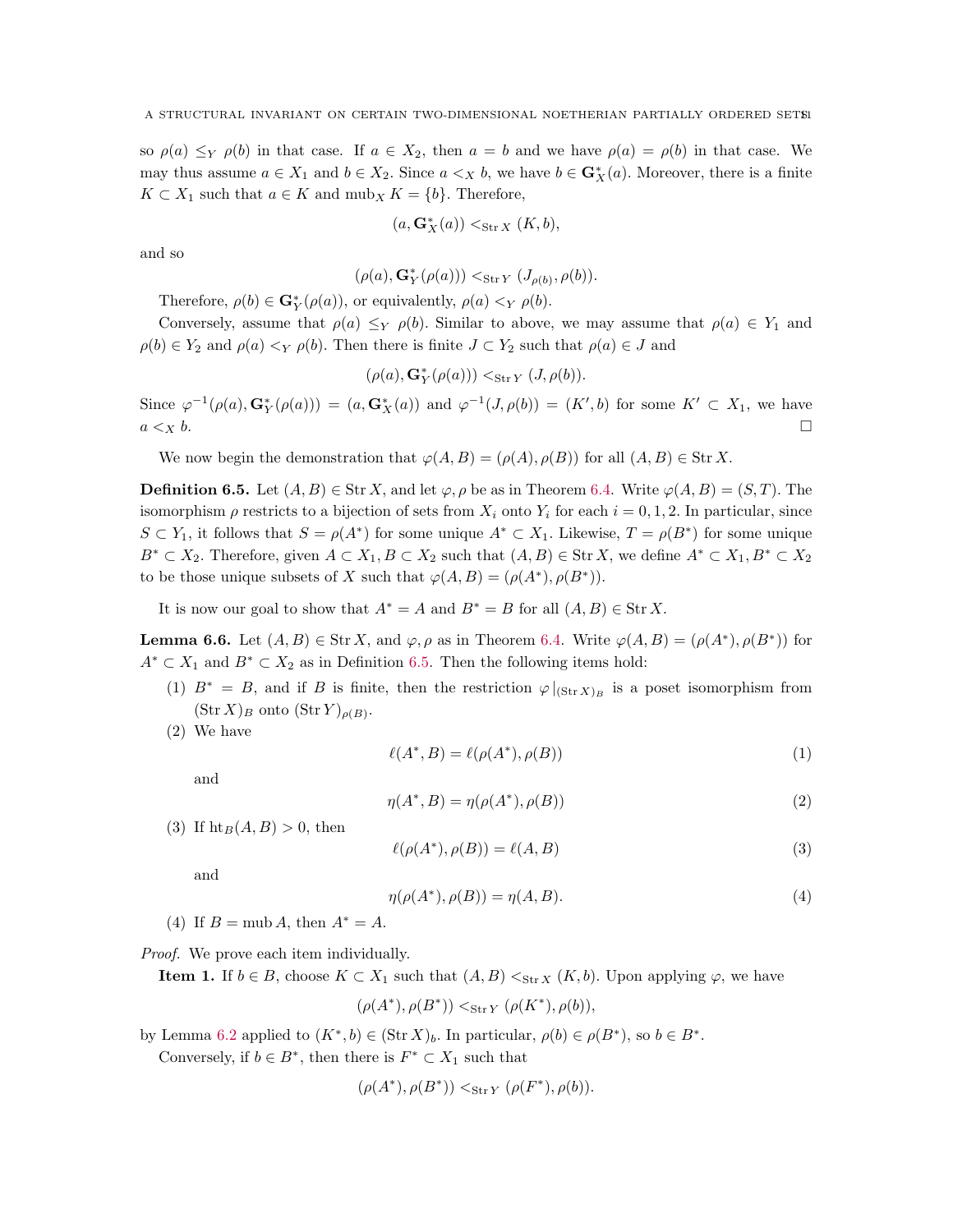Since  $\varphi$  is an isomorphism, we must have

$$
(A, B) <_{\text{Str } X} (F, b)
$$

for some  $F \subset X_1$ . In particular,  $b \in B$ . So  $B = B^*$ .

To see the second part, we need only show that the restriction  $\varphi|_{(\text{Str }X)_B}$  is surjective, since the above work shows that

$$
\varphi|_{(\operatorname{Str} X)_B}: (\operatorname{Str} X)_B \to (\operatorname{Str} Y)_{\rho(B)}
$$

is well-defined, and the map is an order-embedding because  $\varphi$  is. Indeed, if  $(\rho(C^*), \rho(B)) \in$  $(\text{Str } Y)_{\rho(B)}$ , and  $\varphi(C, D) = (\rho(C^*), \rho(B))$ , then, by the above paragraph,  $\rho(B) = \rho(D)$ , so  $B = D$ since  $\rho$  is a set bijection.

**Item [2](#page-10-2).** Equations [1](#page-10-1) and 2 follow from the definitions of the functions  $\ell, \eta : \text{Str } X \to \mathbb{Z}^{\geq 0}$  and Theorem [6.4](#page-9-0) since

$$
U \leq_X V \iff \rho(U) \leq_Y \rho(V)
$$

for all subsets  $U, V$  of  $X$ .

Item 3. By Item 1, the restriction

$$
\varphi|_{(\text{Str } X)_B} : (\text{Str } X)_B \to (\text{Str } Y)_{\rho(B)}
$$

is an isomorphism of posets. Let  $\sigma := \varphi|_{(\text{Str }X)_B}$ . Then,

<span id="page-11-0"></span>
$$
|\mathbf{L}_{B}(A,B)| = |\sigma(\mathbf{L}_{B}(A,B))| = |\mathbf{L}_{\rho(B)}(\sigma(A,B))| = |\mathbf{L}_{\rho(B)}(\rho(A^*), \rho(B))|.
$$
 (5)

Since  $\text{ht}_B(A, B) > 0$ , we have  $|\mathbf{L}_B(A, B)| = (2^{\ell(A, B)} - 1)2^{\eta(A, B)}$  by Lemma [5.7.](#page-6-1) Since  $\varphi$  is an isomorphism,

$$
\mathrm{ht}_{\rho(B)}(\rho(A^*), \rho(B^*)) = \mathrm{ht}_{\rho(B)} \, \varphi(A, B) = \mathrm{ht}_B(A, B) > 0.
$$

Therefore, by Lemma [5.7,](#page-6-1) we have

$$
|\mathbf{L}_{\rho(B)}(\rho(A^*),\rho(B^*))|=(2^{\ell(\rho(A^*),\rho(B^*))}-1)2^{\eta(\rho(A^*),\rho(B^*))}
$$

By Equation [5](#page-11-0) and the Fundamental Theorem of Arithmetic, we have

$$
\eta(\rho(A^*), \rho(B^*)) = \eta(A, B)
$$

and

$$
\ell(\rho(A^*), \rho(B^*)) = \ell(A, B)
$$

as desired.

**Item 4.** Suppose  $B = \text{mub } A$ . As in Item 3, let  $\sigma$  be  $\varphi|_{(\text{Str } X)_{B}}$ . By Lemma [5.7](#page-6-1) and the fact that  $\sigma$  is an isomorphism from  $(\text{Str } X)_B$  onto  $(\text{Str } Y)_{\rho(B)}$ , we have

$$
ht_B(A, B) = ht_{\rho(B)}(\rho(A^*), \rho(B)) > 0.
$$

By Items 2 and 3 and the fact that  $A \leq_X B$ , we have

<span id="page-11-1"></span>
$$
\eta(\rho(A^*), \rho(B)) = \eta(A^*, B) = \eta(A, B) = 0
$$
\n(6)

.

and

<span id="page-11-2"></span>
$$
\ell(\rho(A^*), \rho(B)) = \ell(A^*, B) = \ell(A, B). \tag{7}
$$

By Equations [6](#page-11-1) and [7,](#page-11-2) we have  $|A^*| = |A|$ .

If  $a \in A$ , then  $(a, \mathbf{G}_X^*(a)) <_{\text{Str } X} (A, B)$  via A. By Lemma [6.3,](#page-9-1)

$$
(\rho(a),\mathbf{G}_{Y}^{*}(\rho(a))) <_{\mathrm{Str}\, Y} (\rho(A^{*}),\rho(B)).
$$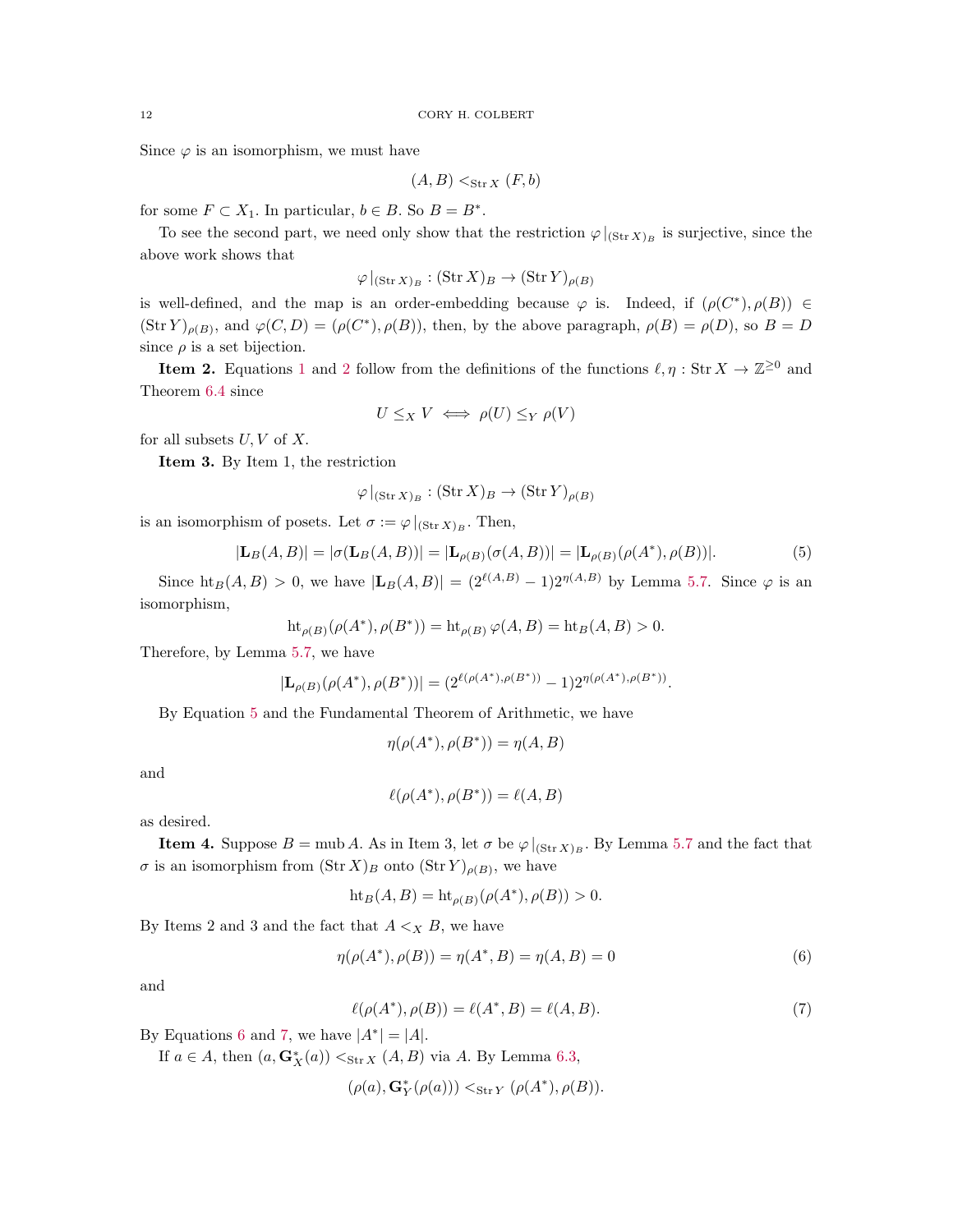So  $\rho(a) \in \rho(A^*)$ , and thus  $a \in A^*$ . Since a was arbitrary, we have  $A \subseteq A^*$ . Finally, since both A and  $A^*$  are finite sets with  $|A| = |A^*|$ , we have  $A = A^*$  as desired.

<span id="page-12-6"></span>Remark 6.7. A careful inspection of the proof of Item 1 shows that we only use the fact that  $\rho_2: X_2 \to Y_2$  is a set bijection of sets.

<span id="page-12-0"></span>**Definition 6.8.** If  $(C, D) \in \text{Str } X$  and  $d \in D$ , let

$$
\mathcal{N}(C, d) := \{ (A, d) \in \text{Str } X : (C, d) <_{\text{Str } X} (A, d) \text{ and } \eta(C, d) = \eta(A, d) \}.
$$

<span id="page-12-1"></span>**Remark 6.9.** If  $(C, D) \in \text{Str } X$  and  $d \in D$ , then  $(C, d) <_{\text{Str } X} (A, d)$  if and only if  $(C, D) <_{\text{Str } X}$  $(A, d).$ 

<span id="page-12-5"></span>**Corollary 6.10.** Suppose  $(C, D) \in \text{Str } X, d \in D$ , and let  $\mathcal{N}(C, D)$  be as in Definition [6.8.](#page-12-0) If  $\varphi(A, d) = (\rho(A), \rho(d))$  for all  $(A, d) \in \mathcal{N}(C, d)$ , then  $\varphi(C, D) = (\rho(C), \rho(d))$ . In particular, if  $C \leq_X d$ , then  $\varphi(C, D) = (\rho(C), \rho(D)).$ 

*Proof.* By Lemma [6.6](#page-10-3) and Definition [6.5,](#page-10-0) we may write  $\varphi(C, D) = (\rho(C^*), \rho(D))$ . We claim  $C = C^*$ . By Condition J3, there exists a finite set  $F \subset X_1$  such that F is disjoint from  $C \cup C^*$  and  $m \omega_X F =$  $\{d\}$ . Therefore,

<span id="page-12-2"></span>
$$
(C, D) <_{\text{Str } X} (C \cup F, d)
$$
\n
$$
(8)
$$

because  $(C \cup F, d)$  dominates  $(C, D)$  via F. Now,

$$
\eta(C \cup F, d) = \eta(C, d)
$$

because  $F \leq_X d$ . Therefore,

$$
(C \cup F, d) \in \mathcal{N}(C, d),
$$

(see Remark [6.9\)](#page-12-1) and so

<span id="page-12-3"></span>
$$
\varphi(C \cup F, d) = (\rho(C \cup F), \rho(d)).
$$
\n(9)

Applying  $\varphi$  to [\(8\)](#page-12-2) and using [\(9\)](#page-12-3), we see that

$$
(\rho(C^*), \rho(D)) <_{\text{Str\,}Y} (\rho(C \cup F), \rho(d)).
$$

Therefore,  $C^* \subseteq C \cup F$ , and since F is disjoint from  $C^*$ , we have  $C^* \subseteq C$ .

Now  $(\rho(C^*) \cup \rho(F), \rho(d))$  dominates  $(\rho(C^*), \rho(D))$  via  $\rho(F)$  because

$$
\rho(\text{mub}_X F) = \text{mub}_X \,\rho(F) = \{\rho(d)\},\
$$

which follows from the fact that  $\rho$  is an isomorphism. Now, there is  $J \subset X_1$  such that

$$
\varphi(J, d) = (\rho(C^* \cup F), \rho(d)).
$$

We claim  $(J, d) \in \mathcal{N}(C, d)$ . Since

$$
(\rho(C^*),\rho(D))<_{\text{Str\,}Y}(\rho(C^*)\cup\rho(F),\rho(d)),
$$

we have

$$
(C, D) <_{\text{Str } X} (J, d).
$$

We need only show that  $\eta(J, d) = \eta(C, d)$  in order to conclude that  $(J, d) \in \mathcal{N}(C, d)$ . Since  $C \subseteq J$ , we have  $\eta(C, d) \leq \eta(J, d)$ . By parts 2 and 3 of Lemma [6.6](#page-10-3) (note that  $J^* = C^* \cup F$ ),

<span id="page-12-4"></span>
$$
\eta(J, d) = \eta(J^*, d) = \eta(C^* \cup F, d) = \eta(C^*, d) \le \eta(C, d). \tag{10}
$$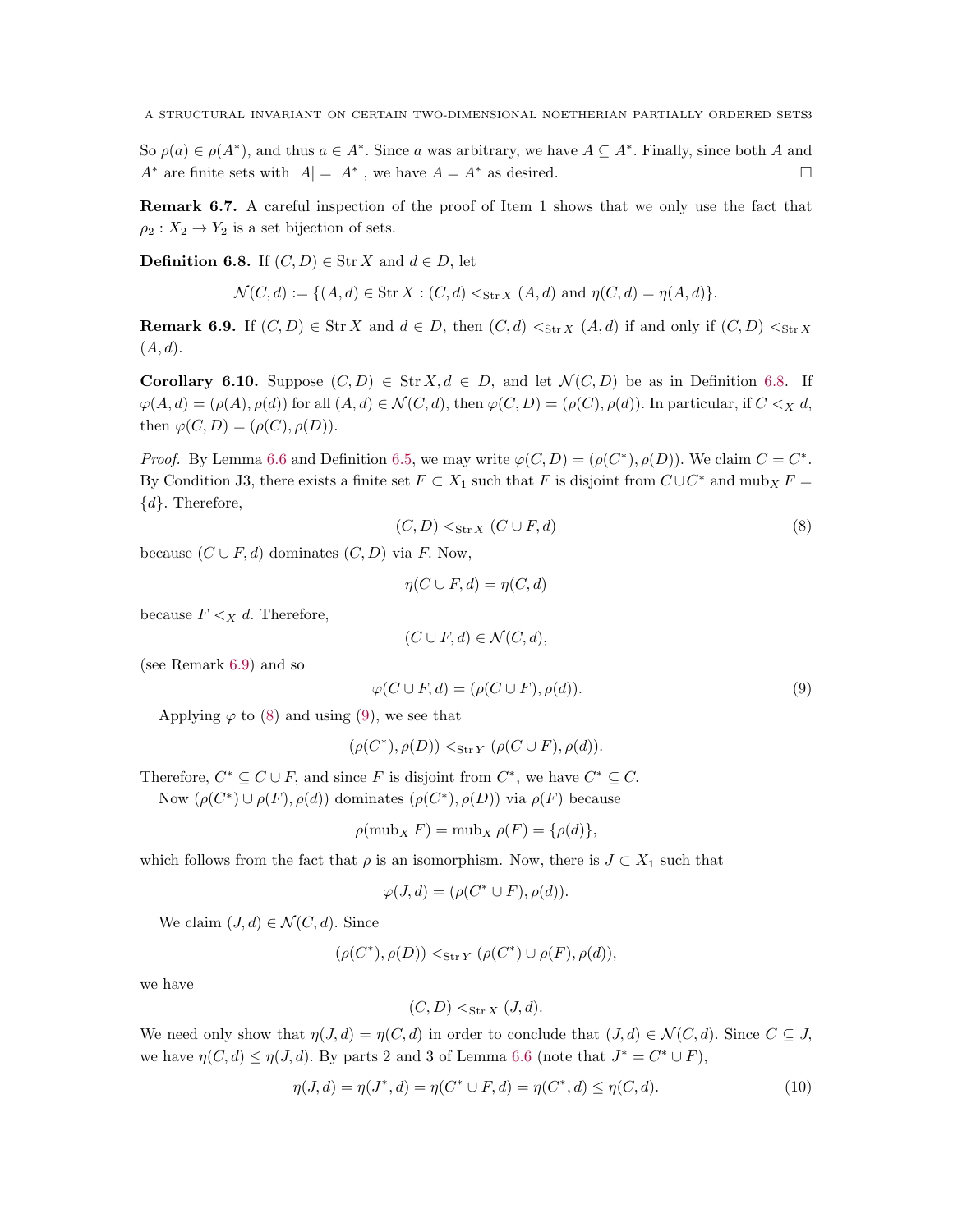where the last inequality in [\(10\)](#page-12-4) follows because  $C^* \subseteq C$  by the above work. Therefore,  $\eta(C, d)$  $\eta(J, d)$ , so  $(J, d) \in \mathcal{N}(C, d)$ , and thus

$$
\varphi(J, d) = (\rho(J), \rho(d)) = (\rho(J^*), \rho(d)) = (\rho(C^* \cup F), \rho(d)).
$$

Therefore,

$$
J = J^* = C^* \cup F.
$$

Since  $C \subseteq J$ , and C is disjoint from F, we have  $C \subseteq C^*$  so  $C = C^*$ .

To see the final part of this corollary, suppose  $C \leq_{X} d$ , and suppose  $(A, d) \in \mathcal{N}(C, d)$ . Then

$$
\eta(A, d) = \eta(C, d) = 0,
$$

and  $\text{ht}_d(A, d) > 0$ , so

 $mub_x A = \{d\}$ 

by Lemma [5.7.](#page-6-1) By part 4 of Lemma [6.6,](#page-10-3)

$$
\varphi(A, d) = (\rho(A), \rho(d)).
$$

By the above work,  $\varphi(C, D) = (\rho(C), \rho(D)).$ 

<span id="page-13-0"></span>**Theorem 6.11.** Let  $\varphi, \rho$  be as in Theorem [6.4.](#page-9-0) If  $(A, B) \in \text{Str } X$ , then  $\varphi(A, B) = (\rho(A), \rho(B))$ .

*Proof.* We claim that it suffices to prove the theorem for all nodes in  $\text{Str } X$  of the form  $(A, b)$  where  $ht_b(A, b) > 0$ . Given that assumption, if  $(C, B) \in Str X, b \in B$ , and  $(A, b) \in \mathcal{N}(C, b)$  from Definition [6.8,](#page-12-0) then  $\text{ht}_{b}(A, b) > 0$  because  $(A, b) >_{\text{Str } X} (C, b)$ . Thus  $\varphi(A, b) = (\rho(A), \rho(b))$ , and so by Corollary [6.10,](#page-12-5) we have  $\varphi(C, B) = (\rho(C), \rho(B)).$ 

Therefore, let  $(A, b) \in \text{Str } X$  such that  $\text{ht}_b(A, b) > 0$ . If  $\text{mub}_X A = \{b\}$ , then the result holds by part 4 of Lemma [6.6.](#page-10-3) Since  $\text{ht}_b(A, b) > 0$ , we have  $\{b\} = \text{mub}_X A$  if and only if  $\eta(A, b) = 0$ . Thus, assume  $\eta(A, b) \neq 0$ , and enumerate the elements  $q \in A$  such that  $q \not\leq b$  as  $q_1, \ldots, q_{\eta(A, b)}$ . For each  $i = 1, \ldots, \eta(A, b)$ , let  $b_i \in X_2$  be a node of X such that  $q_i \lt_X b_i$ , and set  $B_i := \{b, b_i\}$ . Choose, by Proposition [3.2,](#page-3-1)  $x \in X_1$  such that  $x \leq_X \bigcup_{i=1}^{\eta(A,b)} B_i$  and  $x \notin A$ . Define  $Q_i := \{x, q_i\}$  for each  $i=1,\ldots,\eta(A,b).$ 

Recall that for a pair  $(A, B)$ , we define  $A^L = \{a \in A : a \leq x \ B\}$ . Write  $A = A^L \cup \{q_1, \ldots, q_{\eta(A,b)}\}$ . Note that  ${b}$  = mub<sub>X</sub>  $A<sup>L</sup>$ , and thus

<span id="page-13-1"></span>
$$
(A,b) <_{\text{Str } X} (A \cup \{x\}, b)
$$
\n
$$
(11)
$$

and

<span id="page-13-2"></span>
$$
(Q_i, B_i) \lt_{\text{Str } X} (A \cup \{x\}, b) \tag{12}
$$

for all  $1 \leq i \leq \eta(A, b)$ . Let

$$
\varphi(A, b) = (\rho(A^*), \rho(b))
$$

and

$$
\varphi(A \cup \{x\}, b) = (\rho((A \cup \{x\})^*), \rho(b)).
$$

We claim  $A^* = A$ . In order to prove this, we first show  $(A \cup \{x\})^* = A \cup \{x\}$  and conclude that  $A = A^*$ .

By Lemma [6.6,](#page-10-3) we have

$$
\eta(A, b) = \eta(A^*, b) \text{ and } \ell(A, b) = \ell(A^*, b),
$$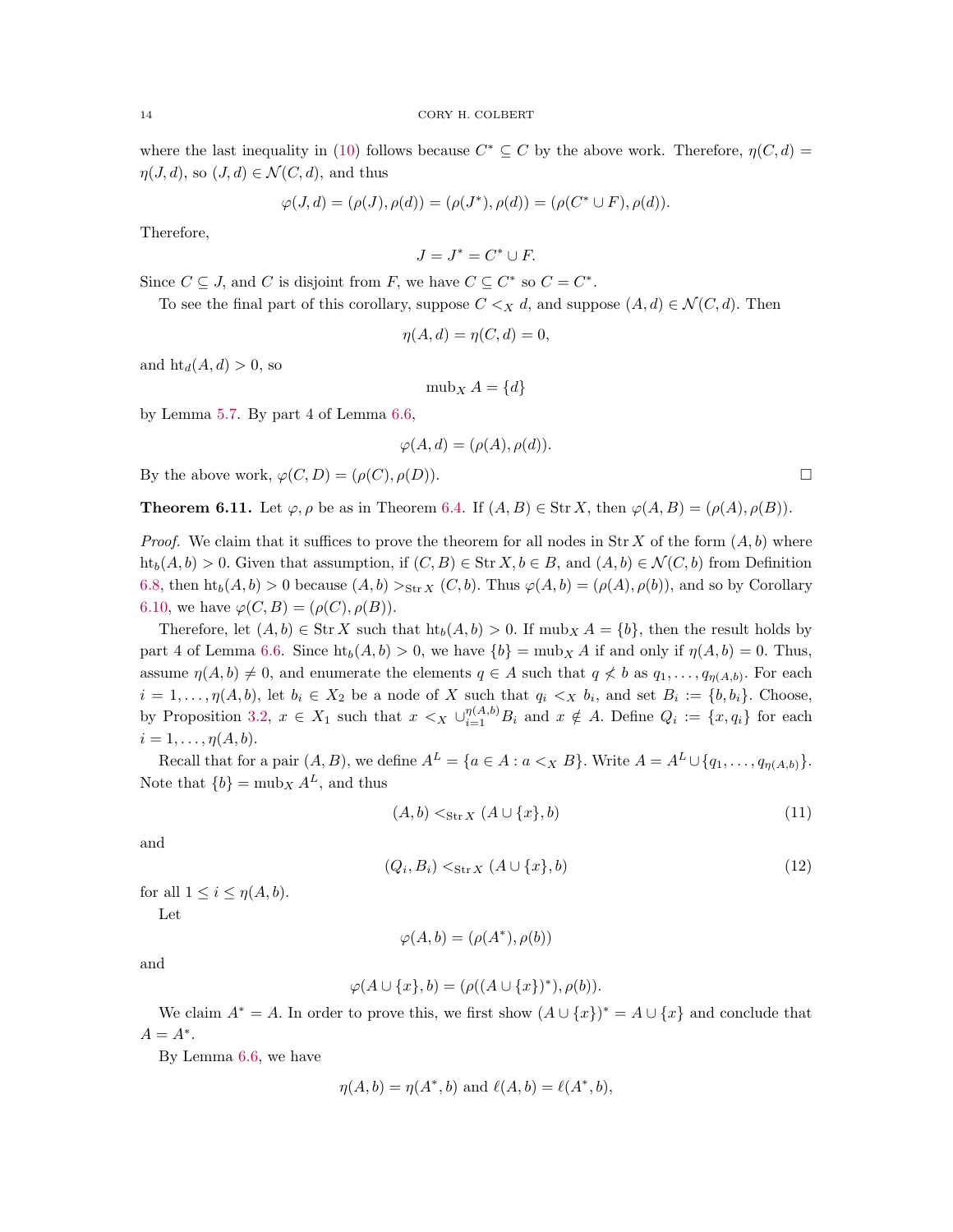so  $|A| = |A^*|$ . By, our choice of  $x \in X_1 \setminus A$ , we have

$$
\eta(A,b)=\eta((A\cup\{x\})^*,b)\text{ and }\ell((A\cup\{x\})^*,b)=1+\ell(A,b),
$$

so  $|(A \cup \{x\})^*| = 1 + |A|$ . Moreover, by [\(11\)](#page-13-1),  $\rho(A^*) \subset \rho((A \cup \{x\})^*)$  so  $A^* \subset (A \cup \{x\})^*$ .

Since  $A^L <sub>X</sub> b$  and  $(A^L, b) <sub>Str X</sub> (A \cup \{x\}, b)$  via  $A^L$ , Corollary [6.10](#page-12-5) implies  $\varphi(A^L, b)$  =  $(\rho(A^L), \rho(b))$ , so

$$
(\rho(A^L), \rho(b)) <_{\text{Str}\, Y} (\rho((A \cup \{x\})^*), \rho(b)),
$$

and thus  $A^L \subset (A \cup \{x\})^*$ .

Fix  $1 \leq i \leq \eta(A, b)$ . By the choice of  $B_i$  and Corollary [6.10,](#page-12-5) we have

$$
\varphi(Q_i, B_i) = (\rho(Q_i), \rho(B_i)).
$$

After applying  $\varphi$  to [\(12\)](#page-13-2) and using the fact that  $\rho$  is an isomorphism, we see  $Q_i \subset (A \cup \{x\})^*$ . Since *i* was arbitrary, we have  $\bigcup_{i=1}^{\eta(A,b)} Q_i \subset (A \cup \{x\})^*$ , and by choice of each  $Q_i$ , it follows that

$$
|\bigcup_{i=1}^{\eta(A,b)} Q_i| = \eta(A,b) + 1.
$$

Putting all of this together, we see that we have accounted for  $1 + |A|$  elements in  $(A \cup \{x\})^*$ :  $\ell(A, b)$  elements from  $A^L$  and  $\eta(A, b) + 1$  elements from  $\cup_{i=1}^{\eta(A, b)} Q_i$ . Therefore,

$$
(A \cup \{x\})^* = A^L \cup \{q_1, \ldots, q_{\eta(A,b)}\} \cup \{x\} = A \cup \{x\}.
$$

Since  $A^* \subset A \cup \{x\}$ , it suffices to show  $x \notin A^*$ . If  $x \in A^*$ , then  $\rho(x) \in \rho(A^*)$ , so

$$
(\rho(x),\mathbf{G}^*_X(\rho(x)))=\varphi(x,\mathbf{G}^*_X(x))<_{\mathrm{Str}\, Y}\varphi(A,b)=(\rho(A^*),\rho(b)).
$$

Since  $\varphi$  is an isomorphism, we have

$$
(x,\mathbf{G}^*_X(x)) <_{\mathrm{Str}\, X} (A,b),
$$

so  $x \in A$ , a contradiction. Therefore,  $A^* \subset A$ , and since both  $A, A^*$  are finite sets with  $|A| = |A^*|$ , we have  $A = A^*$ . . In the contract of the contract of the contract of the contract of the contract of the contract of the contract of

The previous theorem, combined with Proposition [5.4,](#page-6-0) immediately gives us:

<span id="page-14-0"></span>**Theorem 6.12.** If X and Y are J-posets, then  $X \cong Y$  if and only if Str  $X \cong \text{Str } Y$ . Specifically, if  $\rho: X \to Y$  is an isomorphism, then the map

$$
\varphi: \operatorname{Str} X \to \operatorname{Str} Y
$$

given by  $\varphi(A, B) = (\rho(A), \rho(B))$  for all  $(A, B) \in \text{Str } X$  is an isomorphism, and conversely, if  $\varphi$ :  $\text{Str } X \to \text{Str } Y$  is any isomorphism, then there is an isomorphism  $\rho: X \to Y$  such that

$$
\varphi(A, B) = (\rho(A), \rho(B))
$$

for all  $(A, B) \in \text{Str } X$ .

**Definition 6.13.** Define the following subposet of  $\text{Str } X$ :

$$
Str_F X := \{ (A, B) \in Str X : A, B \text{ are finite} \}.
$$

If  $B \subset X_2$  is finite, define  $(\text{Str}_F X)_B := (\text{Str } X)_B$ .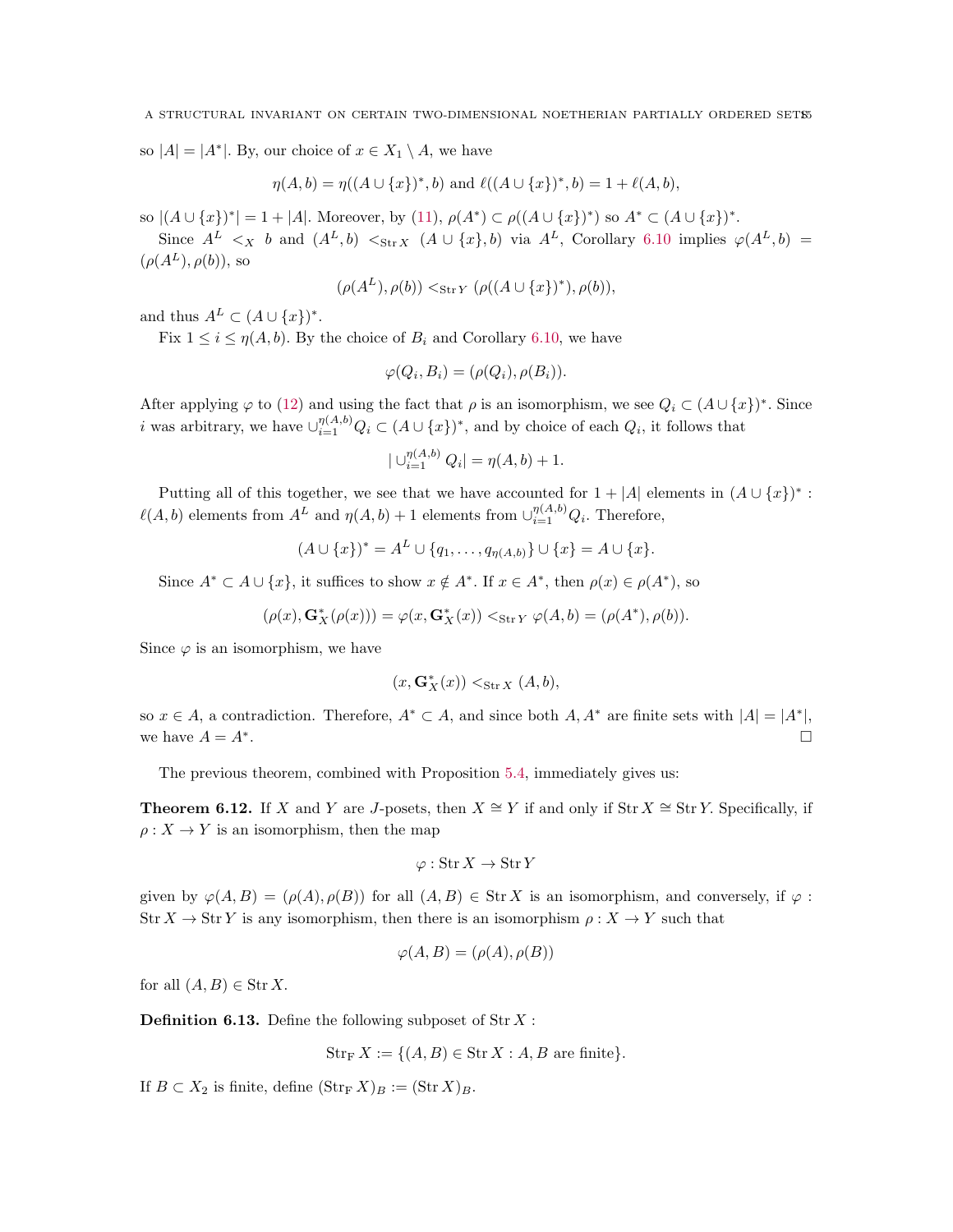#### 16 CORY H. COLBERT

As a corollary to Theorem [6.11,](#page-13-0) we show that an isomorphism from  $\psi$  :  $\text{Str}_{F} X \to \text{Str}_{F} Y$  induces an isomorphism  $\rho: X \to Y$  such that  $\psi(A, B) = (\rho(A), \rho(B))$  for all  $(A, B) \in \text{Str}_F X$ . For the rest of the paper, let  $\psi$ :  $\text{Str}_{\text{F}} X \to \text{Str}_{\text{F}} Y$  be an isomorphism of posets. By Theorem [6.4](#page-9-0) and [6.11,](#page-13-0) it suffices to find an isomorphism  $\varphi : \text{Str } X \to \text{Str } Y$  such that  $\varphi$  restricts to  $\psi$  on  $\text{Str } X$ . Note that the proofs of Lemmas [5.7,](#page-6-1) [6.1,](#page-8-0) [6.2](#page-8-1) apply to  $\psi$  and  $\text{Str}_{\mathcal{F}} X$ . Also, by Remark [6.7,](#page-12-6) the proof of Item 1 of Lemma [6.6](#page-10-3) applies to  $\psi$  and  $\text{Str}_{\mathcal{F}} X$  as well.

**Lemma 6.14.** Let X, Y be J-posets, let  $\psi$ : Str<sub>F</sub> X  $\rightarrow$  Str<sub>F</sub> Y be an isomorphism of posets, and let  $x \in X_1$ . Let  $b_1, b_2, b_3, \ldots$  be an enumeration of  $\mathbf{G}_X^*(x)$ , and, for each  $i \geq 1$ , let  $\mathcal{K}_i(x)$  be all  $(K, b_i) \in \text{Str}_{\mathbb{F}} X$  such that  $x \in K$  and  $\text{mub}_X K = \{b_i\}$ . Let  $\mathcal{K}_{\text{Str}_{\mathbb{F}} X}(x) = \bigcup_{i=1}^{\infty} \mathcal{K}_i(x)$ . Then

$$
\psi(\mathcal{K}_{\mathrm{Str}_{\mathrm{F}} X}(x)) = \mathcal{K}_{\mathrm{Str}_{\mathrm{F}} Y}(y)
$$

for some unique  $y \in Y_1$ .

*Proof.* If Z is any J-poset, and  $z, w \in Z_1$  are distinct elements such that  $\mathcal{K}_{\text{Str}_F Z}(z) \subseteq \mathcal{K}_{\text{Str}_Z F}(w)$ , then z and w are both less than every element  $t \in Z_2$  such that  $z \leq z$  t. Since  $z, w$  are distinct, we have  $\mathbf{G}_{Z}^{*}(z) \subset \text{mub}_{Z}\{z,w\}$ , a contradiction because  $\text{mub}_{Z}\{z,w\}$  is finite. The uniqueness part of the lemma follows, and it suffices to show that  $\psi(\mathcal{K}_{\text{Str}_{F} X}(x)) \subseteq \mathcal{K}_{\text{Str}_{F} Y}(y)$  for some y because we may apply the same argument to  $\psi^{-1}$  :  $\text{Str}_{\text{F}} Y \to \text{Str}_{\text{F}} X$  to show that

$$
\mathcal{K}_{\operatorname{Str}_{\mathbf{F}} X}(x) \subseteq \psi^{-1}(\mathcal{K}_{\operatorname{Str}_{\mathbf{F}} Y}(y)) \subseteq \mathcal{K}_{\operatorname{Str}_{\mathbf{F}} X}(x')
$$

which implies  $x = x'$  so  $\psi(\mathcal{K}_{\text{Str}_{F}} X(x)) = \mathcal{K}_{\text{Str}_{F}} Y(y)$ .

With the enumeration of  $\mathbf{G}_X^*(x)$  as  $b_1, b_2, \ldots$ , let  $B_i := \{b_1, \ldots, b_i\}$  for each integer  $i \geq 1$ . By Item 1 of Lemma [6.6,](#page-10-3) we may write, for each integer  $j \ge 1$ ,  $\psi(x, B_i) = (F_i, \rho_2(B_i))$  for some finite  $F_j \subset Y_1$  (see Remark [6.7\)](#page-12-6). Now,

$$
(F_j, \rho_2(B_j)) <_{\text{Str}_{\mathcal{F}} Y} (J, \rho_2(b_i))
$$

for all  $i \leq j$  such that  $(J, \rho_2(b_i)) \in \psi(\mathcal{K}_i(x))$ . Now,

$$
F_j \subseteq \bigcap_{i=1}^j \bigcap_{(J,\rho_2(b_i)) \in \psi(\mathcal{K}_i(x))} J := W_j,
$$

so each  $W_j$  is nonempty. Moreover,  $W_j \supseteq W_r$  for all  $r \geq j$ . Since each  $W_j$  is finite, there exists  $j_0$ such that  $W_{j_0} = W_r$  for all  $r \geq j_0$ . In particular,

$$
\bigcap_{(J,\rho_2(b_i))\in\cup_{i=1}^{\infty}\psi(\mathcal{K}_i(x))} J=\bigcap_{j=1}^{\infty} W_j
$$

is nonempty. Let  $y \in \bigcap_{j=1}^{\infty} W_j$ . If  $(K, b_i) \in \mathcal{K}_i(x)$ , then  $\text{ht}_X(K, b_i) > 0$  and  $\eta(K, b_i) = 0$ , so ht  $\psi(K, b_i) > 0$  and  $\eta(\psi(K, b_i)) = 0$ , and therefore muby  $J = \{\rho_2(b_i)\}\$  where  $(J, \rho_2(b_i)) = \psi(K, b_i)$ . Since  $y \in \bigcap_{j=1}^{\infty} W_j$ , we have  $y \in J$ , so  $\psi(K, b_i) \in \mathcal{K}_{\text{Str}_{F} Y}(y)$ . Thus,  $\psi(\mathcal{K}_{\text{Str}_{F} X}(x)) \subseteq \mathcal{K}_{\text{Str}_{F} Y}(y)$ .  $\Box$ 

<span id="page-15-0"></span>**Theorem 6.15.** If X, Y are J-posets, then  $\text{Str}_{\text{F}} X ≅ \text{Str}_{\text{F}} Y$  if and only if  $X ≅ Y$ . Additionally, if  $\psi: \text{Str}_F X \to \text{Str}_F Y$  is an isomorphism, then there is an isomorphism  $\rho: X \to Y$  such that

$$
\psi(A, B) = (\rho(A), \rho(B))
$$

for all  $(A, B) \in \text{Str } X$ .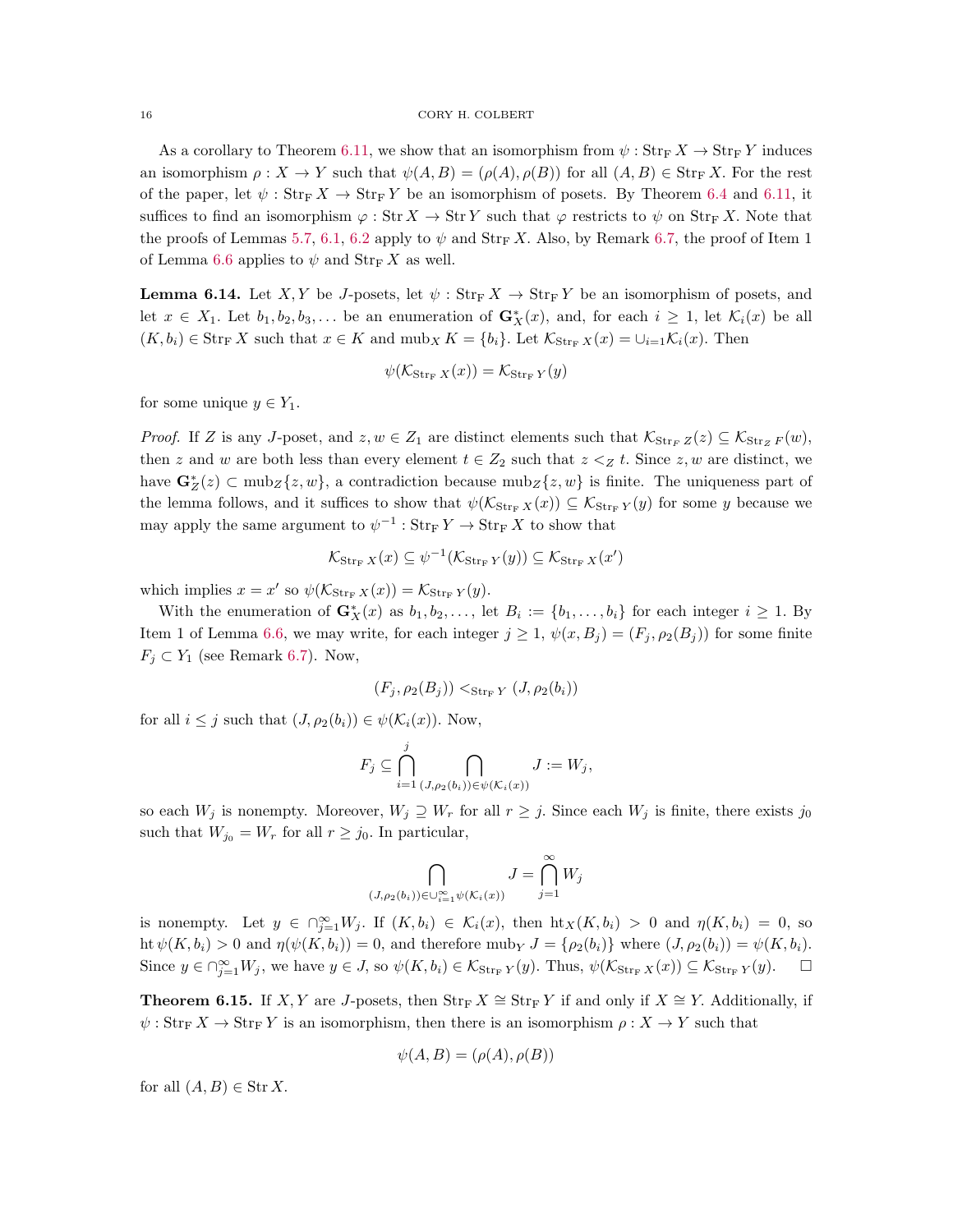*Proof.* If  $\rho: X \to Y$  is an isomorphism, then  $\psi: \text{Str}_F X \to \text{Str}_F Y$  given by  $\psi(A, B) = (\rho(A), \rho(B))$ is an isomorphism. To get the other direction, it suffices to define a poset isomorphism  $\varphi : \text{Str } X \to$ Str Y that extends  $\psi$ .

If  $(A, B) \in \text{Str}_F X$ , define  $\varphi(A, B) = \psi(A, B)$ . Otherwise,  $(A, B) = (a, G_X^*(a))$  for some  $a \in$  $X_1$ . Then  $\psi(\mathcal{K}_{\text{Str}_{F}}(a)) = \mathcal{K}_{\text{Str}_{F}}(c)$  for some unique  $c \in Y_1$  by the previous lemma. Define  $\varphi(a, \mathbf{G}_X^*(a)) = (c, \mathbf{G}_X^*(c)).$ 

If  $(A_1, B_1) \leq_{\text{Str } X} (A_2, B_2)$ , and  $B_1$  is finite, then so is  $B_2$ , so  $\varphi(A_1, B_1) \leq_{\text{Str } X} \varphi(A_2, B_2)$  because  $\varphi$  extends  $\psi$ . If  $B_1$  is infinite and  $B_2$  is finite, then write  $\varphi(A_1, B_1) = \varphi(a, \mathbf{G}_X^*(a)) = (c, \mathbf{G}_X^*(c)),$ and write  $\psi(A_2, B_2) = (C, D)$ . Since  $D = \text{mub}_Y J$  for some  $J \subseteq C$ , we have it suffices to show  $D \subset \mathbf{G}_{Y}^{*}(c)$  and  $c \in C$  to conclude  $(c, \mathbf{G}_{X}^{*}(c)) <_{\text{Str } Y} (C, D)$ . Having shown this, applying similar reasoning to  $\psi^{-1}$  shows that  $\varphi^{-1}$ : Str  $Y \to \text{Str } X$  exists and is a poset map. Therefore,  $\varphi$  is an isomorphism, and by Theorem [5.1,](#page-5-1) we get the desired result.

If  $b \in B_2$ , and  $(K, b) \in \mathcal{K}_{\text{Str}_F X}(a)$ , then  $\varphi(K, b) = (J', \rho_2(b)) \in \mathcal{K}_{\text{Str}_F Y}(c)$ . So  $D = \rho_2(B_2) \subset$  $\mathbf{G}^*_Y(c).$ 

Let  $K \subseteq A_2$  be a maximal subset of A such that  $m \omega_k K = B_2$ . Note that  $a \in K$ . Fix  $b \in B_2$ , and let  $K_1$  and  $K_2$  be finite subsets of  $X_1$  such that  $K_1, K_2$ , and K are pairwise disjoint and

$$
\mathrm{mub}_X K_1 \cup K = \mathrm{mub}_X K_2 \cup K = \{b\}.
$$

Now,  $(K, B_2) <_{\text{Str}_F X} (K_i \cup K, b)$  for  $i = 1, 2$ , and if  $(K', B_2) <_{\text{Str}_F X} (K_i \cup K, b)$  for  $i = 1, 2$  for some  $K' \subset X_1$ , then

$$
K' \subseteq (K_1 \cup K) \cap (K_2 \cup K),
$$

so  $(K', B_2) \leq_{\text{Str}_F X} (K, B_2)$  because of how we chose  $K_1, K_2$  and K. In other words,  $(K, B_2)$  is the greatest element of  $(\text{Str}_F X)_{B_2}$  that is less than both  $(K \cup K_1, b)$  and  $(K \cup K_2, b)$ . Let  $(J_i, \rho_2(b))$  =  $\varphi(K \cup K_i, b)$ , and let  $(S, \rho_2(B_2)) = \varphi(K, \rho_2(B_2))$ . Since  $(K \cup K_i, b) \in \mathcal{K}_{\text{Str}_F X}(a)$ , it follows that  $c \in J_1 \cap J_2$  by the previous lemma. Moreover, since  $(K, B_2) \leq_{\text{Str}_F X} (A, B_2)$ , we have  $(S, B_2) \leq_{\text{Str}_F Y}$  $(C, \rho_2(B_2))$ . We claim  $c \in S$ .

Both  $(J_1, \rho_2(b))$  and  $(J_2, \rho_2(b))$  both exceed  $(S, \rho_2(B_2))$  in Str<sub>F</sub>Y. Moreover, since  $\varphi$  restricts to an isomorphism from the subposet  $(\text{Str}_F X)_{B_2} \cup (\text{Str}_F X)_b$  onto  $(\text{Str}_F Y)_{\rho_2(B_2)} \cup (\text{Str}_F Y)_{\rho_2(b)}$ , the node  $(S, \rho_2(B_2))$  is the greatest element of  $(\text{Str}_F Y)_{\rho_2(B_2)}$  that is less than both  $(J_1, \rho_2(b))$  and  $(J_2, \rho_2(b))$ . Since  $c \in J_1 \cap J_2$ , and  $c <_Y \rho_2(B_2)$  by the previous paragraph, we have  $(c, \rho_2(B_2)) <_{\text{Str}_F Y} (J_i, \rho_2(b))$ . So  $(c, \rho_2(B_2)) <_{\text{Str}_F Y} (S, \rho_2(B_2))$ , and therefore  $c \in S \subseteq C$ .

## 7. Acknowledgements

The author would like to thank his mentor, collaborator, and "big sister" S. Loepp for many insightful comments and for greatly helping to improve the quality of the paper. The author also wishes to thank Washington & Lee University for their support via the Lenfest grant.

#### **REFERENCES**

- <span id="page-16-3"></span><span id="page-16-2"></span>[1] S. McAdam. Intersections of height 2 primes. *J. Algebra*, 40:315–321, 1977.
- [2] A. Saydam and S. Wiegand. Prime ideals in birational extensions of two-dimensional domains over orders. *J. Pure Appl. Algebra*, 201:142–153, 2005.
- <span id="page-16-0"></span>[3] R. Wiegand. Homeomorphisms of affine surfaces over a finite field. *Journal of the London Mathematical Society*, s2-18(1):28–32, 1978.
- <span id="page-16-1"></span>[4] R. Wiegand. The prime spectrum of a two-dimensional affine domain. *J. Pure Appl. Algebra*, 40:209–214, 1986.